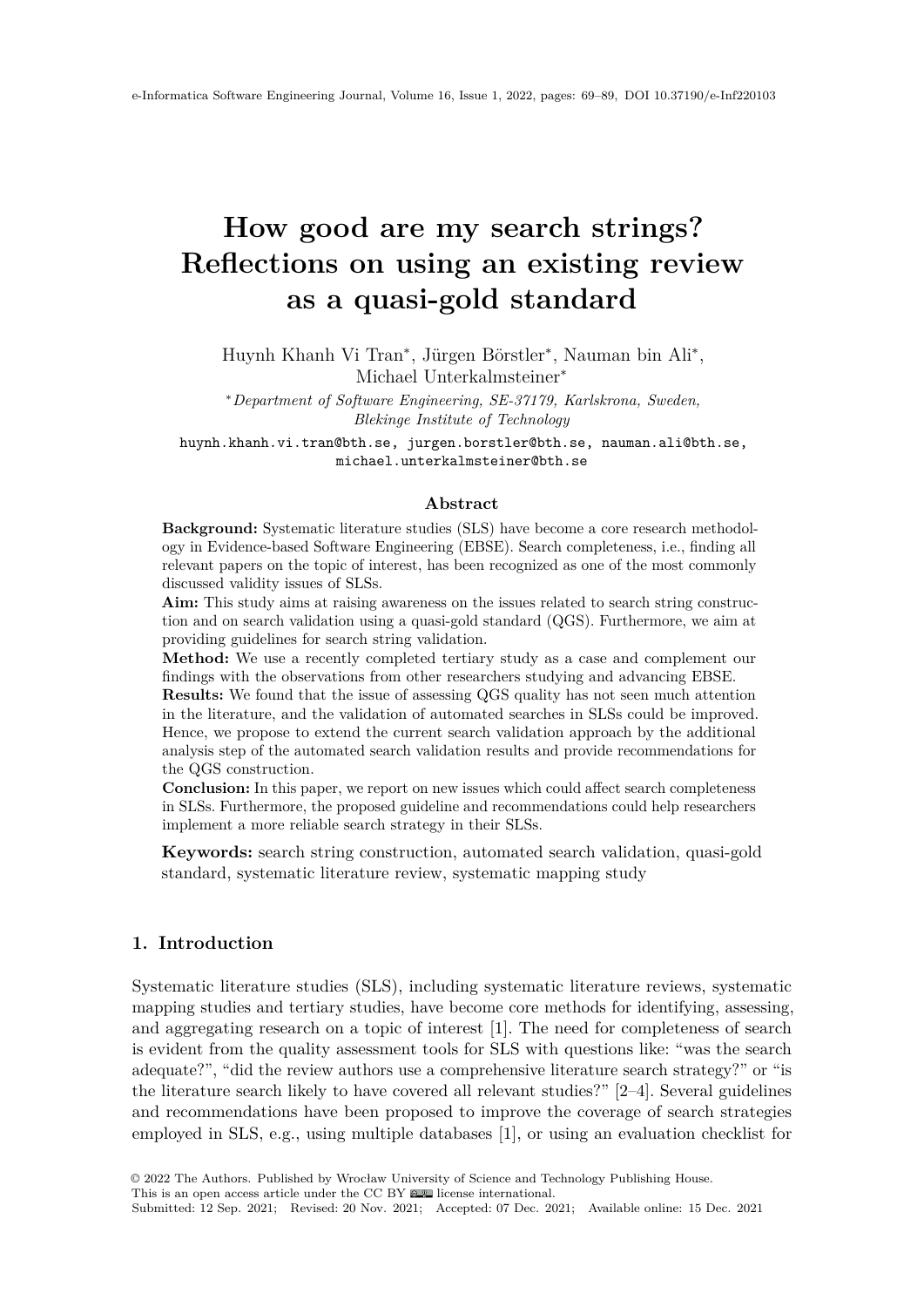assessing the reliability of an automated search strategy [\[3\]](#page-17-3). While these guidelines and assessment checklists can be used to design a search string with a higher likelihood of good coverage, these are mostly subjective assessments.

During the design phase of an SLS, the main instrument researchers have for assessing the likely coverage of their search strings is using a known set of relevant papers that a keyword-based search ought to find [\[5,](#page-17-4) [6\]](#page-17-5). Such a set of known relevant papers is referred to as the quasi-gold standard (QGS) for an SLS. Thus, a QGS is a subset of a hypothetical gold standard, the complete set of all relevant papers on the topic.

Ali and Usman [\[3\]](#page-17-3) suggest the following for identifying a known set of relevant papers: a) the researchers' background knowledge and awareness of the topic, b) general reading about the topic, c) papers included in related secondary studies, d) using a manual search of selected publication venues. Kitchenham et al. [\[1\]](#page-17-0) suggest guidelines regarding the size of a QGS for a typical systematic review or a mapping study. The quality of QGS, as a representative sample of the actual population, is critical for deciding how good is a search string. Nevertheless, the QGS size alone is not sufficient for assessing the QGS quality. The diversity of studies in a QGS is also an important quality criterion as it increases the likelihood of being a representative subset of actual related papers. However, to the best of our knowledge, we have not found any related work on validating QGS quality or specific issues relating to using an existing SLS as a source for a QGS.

In a recent tertiary study [\[7\]](#page-18-0) on test artifact quality, as suggested by Kitchenham et al. [\[1\]](#page-17-0), we constructed a QGS by collecting relevant papers from an earlier tertiary study with a related broader topic [\[8\]](#page-18-1) (software testing). Our assumption was that a tertiary review of software testing research, in general, would also cover secondary studies on the relatively narrower topic of test artifact quality.

While validating the search in this tertiary study, we have identified issues with the subject area filter in Scopus, the usage of the generic search term "software" as a limiting keyword in search, and issues with the search validation approach using a QGS. Based on our experience from constructing and validating search strings using a QGS, we have derived recommendations on validating automated search and constructing the QGS. Together with the existing guidelines in the literature for the search process, our recommendations help researchers construct a more reliable search strategy in an SLS.

The remainder of the paper is structured as follows: Section [2](#page-1-0) provides an overview of guidelines for search validation. Section [3](#page-2-0) presents the related work and our contribution. Section [4](#page-4-0) summarizes the search process and search validation in our tertiary study [\[7\]](#page-18-0). Section [5](#page-10-0) presents our findings when comparing the search results between the two tertiary studies [\[7,](#page-18-0) [8\]](#page-18-1). Section [6](#page-11-0) details the found issues related to search string construction and search validation using QGS. Section [7](#page-13-0) presents our proposed guidelines for validating the automated search and constructing the QGS for researchers undertaking large scale SLSs. Lastly, Section [8](#page-17-6) concludes the paper.

## <span id="page-1-0"></span>**2. Guidelines for search validation**

Several guidelines exist for implementing SLSs with instructions on how to perform the search process [\[1,](#page-17-0) [2,](#page-17-1) [9\]](#page-18-2). Kitchenham et al. [\[1\]](#page-17-0) provided detailed instructions on each step of a systematic review procedure. In particular, regarding the study search process, Kitchenham et al. [\[1\]](#page-17-0) discussed the search completeness concept and different strategies to validate search results. Accordingly, a search strategy should aim to achieve an acceptable level of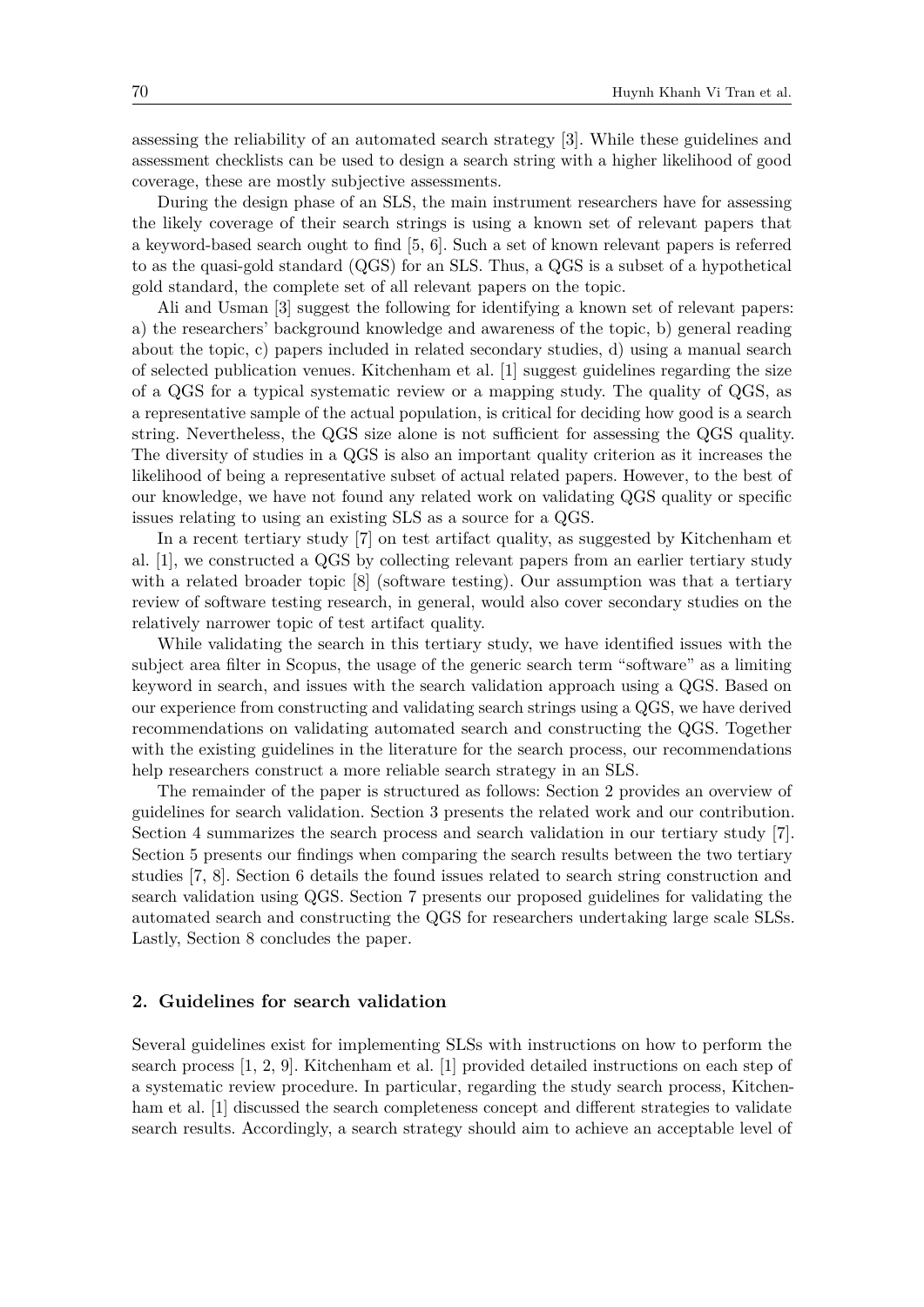search completeness while considering the time constraint and limit in human resources. Ultimately, the level of completeness depends on the type of the review (qualitative or quantitative) [\[1\]](#page-17-0). The completeness could be assessed subjectively based on expert opinion or objectively based on precision and recall [\[5,](#page-17-4) [6\]](#page-17-5). The recall of a search string, also called sensitivity, is the proportion of all the relevant papers found by the search. The precision is the proportion of the papers found by the search which are relevant to the study. By calculating the precision of a search, researchers could estimate the effort required to analyze the search result.

To compute recall and precision, ideally, researchers need to know the number of all relevant papers on the review topic, which is also called the gold standard. However, it is not easy to acquire the gold standard [\[1,](#page-17-0) [5\]](#page-17-4), especially when the review domain is not limited. Hence, a quasi-gold standard, a subset of the gold standard, could be used instead. There are several approaches listed by Kitchenham et al. [\[1\]](#page-17-0) to acquire a quasi-gold standard. They include asking experts in the review topic, using a literature review in the same or overlapping topic, conducting an informal automated search, or performing a manual search in specific publication venues within a certain period. Proposed by Zhang et al. [\[5\]](#page-17-4), the last approach is claimed to be more objective and systematic in assessing automated search results than building the quasi-gold standard based solely on researchers' knowledge. In general, Zhang et al. proposed search strategy could be summarized as follows:

- 1. Identify publication venues (conferences, journals), databases and search engines. The venues are for manual search to establish a quasi-gold standard. The databases and search engines are for the automated search for relevant papers to answer the research question(s). It is worth noting that the selection of venues is still based on the researchers' domain knowledge; hence, this approach could potentially introduce as much bias as the approach of building a QGS by asking domain experts.
- 2. Establish the QGS. The QGS is built by conducting a manual search on the selected publication venues. All papers published in the given venues within a predefined time frame should be assessed based on the defined inclusion/exclusion criteria.
- 3. Construct search strings for the automated search. There are two ways to construct the search strings: (1) based on researchers' domain knowledge and experience; (2) based on word/phrase frequency analysis of the papers in the QGS.
- 4. Conduct automated search. The automated search is conducted using the search strings on the selected search engines/databases identified in the previous steps.
- 5. Evaluate search performance. The search performance is evaluated based on two criteria, quasi-sensitivity (recall) and precision. Depending on the predefined threshold (70%–80% as suggested by Zhang et al.), the search result could be either accepted and merged with the QGS or search strings should be revised until the automated search performance reaches the threshold.

## <span id="page-2-0"></span>**3. Related work**

Besides the general guidelines for the search process and search validation described in Section [2,](#page-1-0) various issues related to search strategies that could affect the search completeness have been discussed in the literature [\[6,](#page-17-5) [10](#page-18-3)[–13\]](#page-18-4). We organized the reported issues into three groups.

The most common issue is the inadequacy of a search strategy in finding relevant publications [\[6,](#page-17-5) [10–](#page-18-3)[13\]](#page-18-4), which directly affects the search completeness. Ampatzoglou et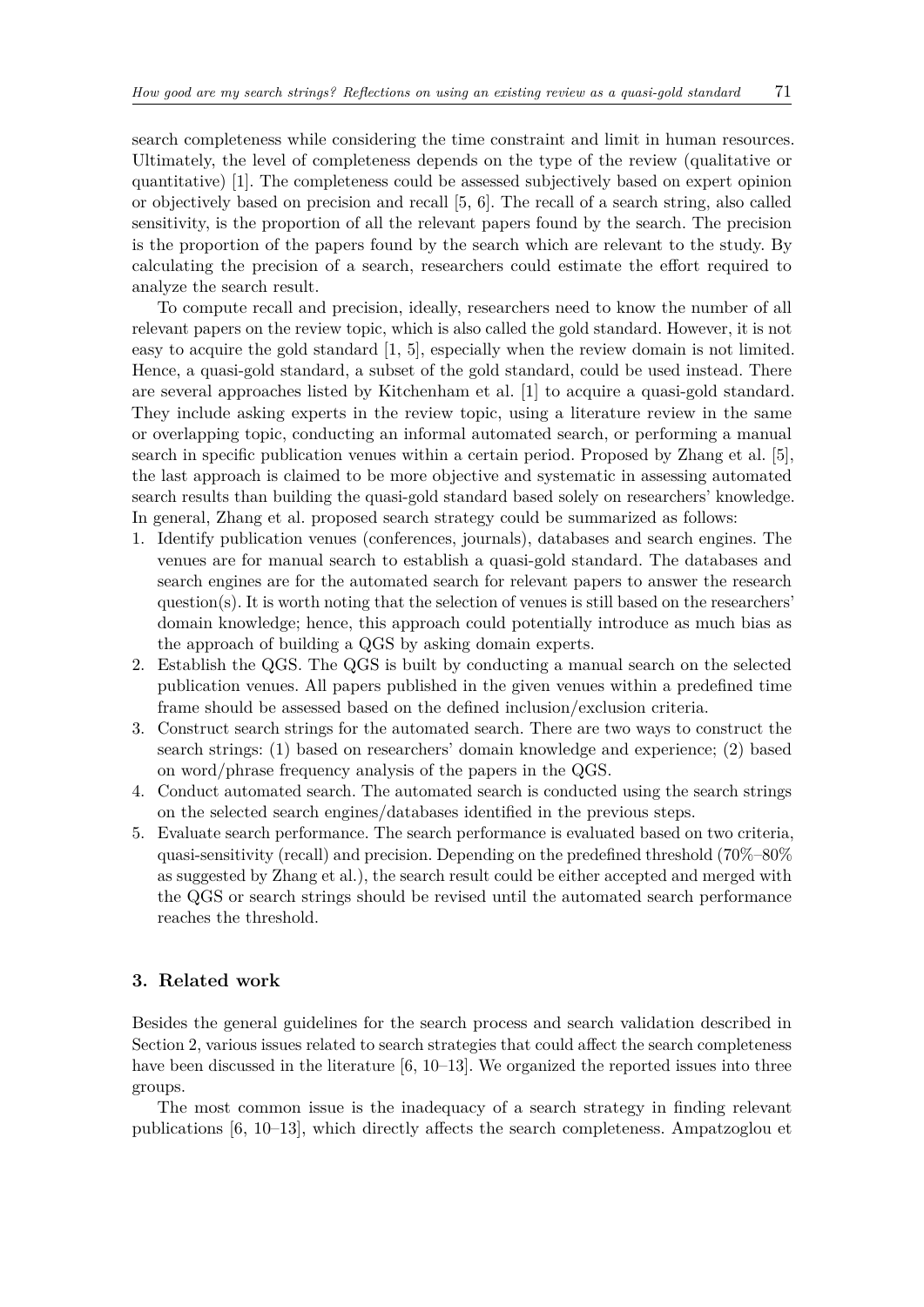al. [\[10,](#page-18-3) [11\]](#page-18-5) discussed the issue via one of their proposed validity categories, namely *study selection validity*. In this category, the threat "adequacy of relevant publication" [\[10,](#page-18-3) [11\]](#page-18-5), which the authors quote, is about "has your search process adequately identified all relevant primary studies?". The authors did not provide further explanation or description of this threat. Still, they presented a list of mitigation actions such as conducting snowball sampling, conducting pilot searches, selecting known venues, comparing to gold standards. Based on these mitigation actions, we could see that this validity threat is about whether a search process has identified a representative set of relevant studies. It is noteworthy that our tertiary study [\[7\]](#page-18-0) has applied all their proposed mitigation actions related to this threat except having an external expert review our search process. Bailey et al. [\[12\]](#page-18-6) conducted three searches on three different topics to analyze the overlaps between search engines in the domain of software engineering. They reported that the selection of search engines and search terms could influence the number of found papers. One relevant finding is that for the topic *Software Design Patterns*, their general search terms ("software patterns empirical" and "software design patterns study") offered the highest recall, especially in Google Scholar. It is worth noting that they define the recall as a percentage of included papers found by a search engine out of the total number of included papers. To cope with the adequacy of relevant publication in the domain of software engineering experiment, Dieste et al. [\[6\]](#page-17-5) discussed the trade-off between high recall and high precision in search. They proposed criteria for selecting databases and also reported lessons learned when building search terms. They also noted that using any synonyms of *experiment* alone would omit a huge set of relevant papers when searching articles reporting software engineering experiments. Imitiaz et al. [\[13\]](#page-18-4), in their tertiary study, discussed different issues which could affect the adequacy of relevant publication in SLRs. These issues are search terms with many synonyms and unknown alternatives, the trade-off between generic and specific search string, search approaches (automated, manual, snowball sampling) selection, search level (title, abstract, keywords) and abstract quality.

The second most common issues which could impact the search completeness are inconsistencies and limitations of search engines and databases [\[3,](#page-17-3) [12,](#page-18-6) [14,](#page-18-7) [15\]](#page-18-8). Bailey et al. [\[12\]](#page-18-6) identified two main issues with search engines: inconsistent user interfaces and limitations of search result display. They concluded that search engines do not provide good support for conducting SLRs due to these two issues. The inconsistencies in databases and search engines' internal search procedures and their output are also reported by Ali and Usman [\[3\]](#page-17-3) and by Krüger et al. [\[14\]](#page-18-7). As reported in Krüger et al.'s study [\[14\]](#page-18-7), API search results in databases could vary even within the same day. On top of that, databases and search engines evolve over time, which could lead to changes in their search API [\[3,](#page-17-3) [14\]](#page-18-7). Due to the identified limitations, the selection of search engines and databases becomes essential as it could impact search completeness. Chen et al. [\[15\]](#page-18-8) proposed three metrics (overall contribution, overlap, exclusive contribution) to characterize search engines and databases which they called electronic data sources (EDS). These metrics could help researchers to choose EDS for their literature reviews. According to the authors, the *overall contribution*, which is about the percentage of relevant papers returned by an EDS, is the dominant factor in selecting EDS. Meanwhile, the *exclusive contribution* is about papers that could be found by one EDS only. This information helps researchers to decide which EDS could be omitted. The *overlap metric* (the papers returned by multiples EDS) could be used to determine the order of EDS in the search process.

The third most common issue is search terms standardization in software engineering [\[12,](#page-18-6) [16\]](#page-18-9). Bailey et al. [\[12\]](#page-18-6) pointed out that there is a lack of standardization of terms used in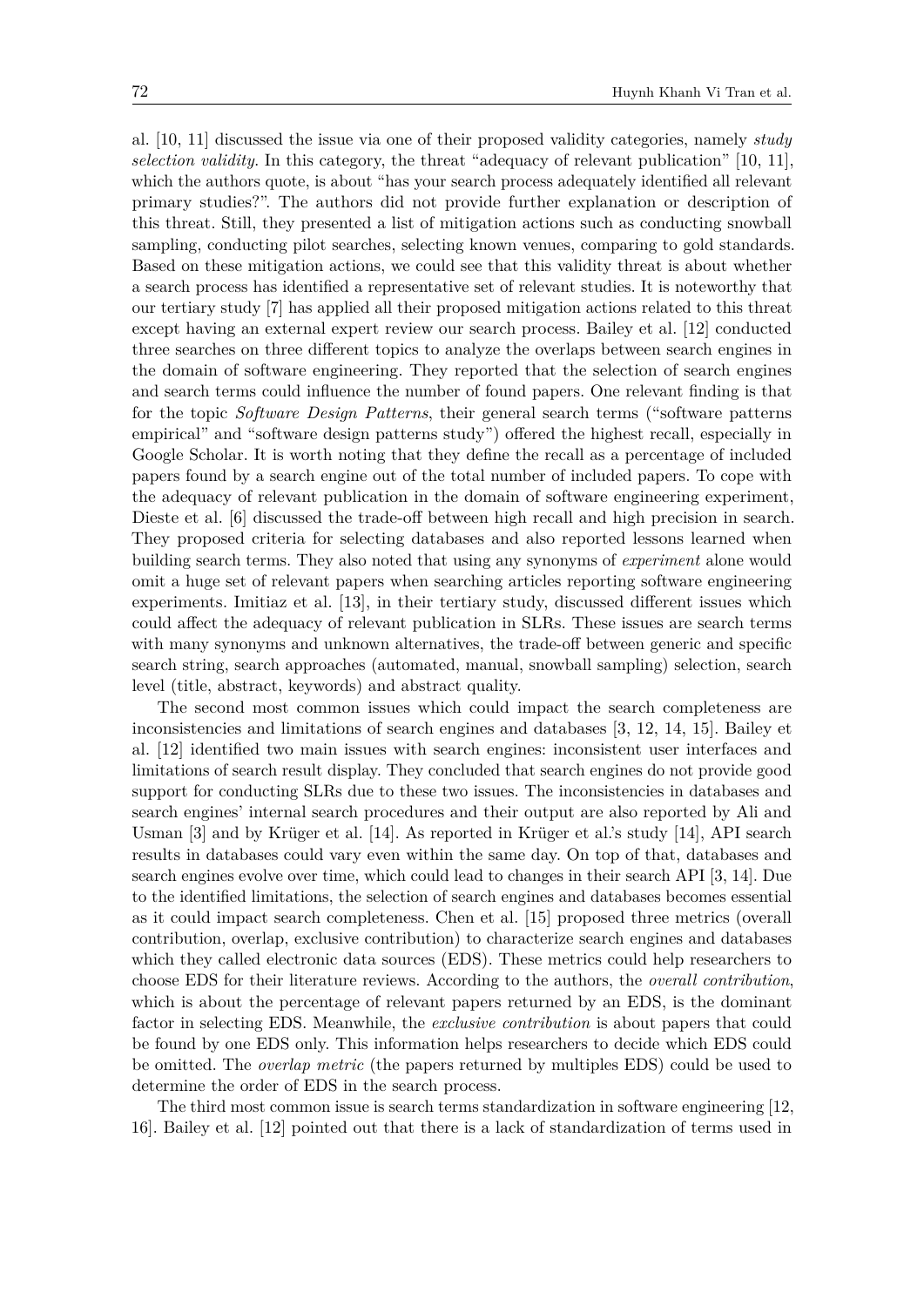software engineering, which could influence the search result adequacy. They raised the need to have up-to-date keywords and synonyms to mitigate the risk of missing relevant papers. This standardization issue has also been reported by Zhou et al. [\[16\]](#page-18-9) as one of the main validity threats in SLRs.

In summary, we have found several studies that reported issues with the search process and the importance of adequate search string construction and validation to achieve search completeness. In a tertiary study [\[7\]](#page-18-0), we have encountered all of these issues and applied different strategies to mitigate validity threats related to the search process. These include systematically constructing search strings, piloting searches, selecting well-known digital search engines and databases, and using a relevant tertiary study's search results to build a QGS for search validation. Nevertheless, we have not identified any related work discussing the quality assessment of QGSs or issues related to the construction of QGSs from existing SLSs. Hence, based on our experience with evaluating the searches using the QGS, we propose guidelines for automated search and QGS validation, which could help researchers construct a more reliable search strategy in SLSs.

## <span id="page-4-0"></span>**4. Analysis of using another SLS as QGS**

This study is based on two recent tertiary studies [\[7,](#page-18-0) [8\]](#page-18-1) conducted independently. Both articles were published in the Journal of Information and Software Technology. The first study [\[8\]](#page-18-1) on software testing was undertaken by Garousi and Mäntylä, while the second one [\[7\]](#page-18-0) with a narrower topic, test artifact quality, was published five years later by the authors of this study. A high-level overview of both tertiary studies can be found in Table [1.](#page-4-1)

|                                          | Tran et al. [7] $(TAQ$ study)                                                                                                                                                                                                                                                                                                                                                                                             | Garousi and Mäntylä [8] $(ST$ study)                                                                                                                                                        |
|------------------------------------------|---------------------------------------------------------------------------------------------------------------------------------------------------------------------------------------------------------------------------------------------------------------------------------------------------------------------------------------------------------------------------------------------------------------------------|---------------------------------------------------------------------------------------------------------------------------------------------------------------------------------------------|
| Title                                    | Assessing test artifact quality $-A$ ter-<br>tiary study                                                                                                                                                                                                                                                                                                                                                                  | systematic literature review of litera-<br>ture reviews in software testing                                                                                                                 |
| Publication year                         | 2021                                                                                                                                                                                                                                                                                                                                                                                                                      | 2016                                                                                                                                                                                        |
| Focus                                    | Quality attributes of test artifacts<br>and their measurement.                                                                                                                                                                                                                                                                                                                                                            | Mapping of research in software test-<br>ing.                                                                                                                                               |
| Research goals                           | studies in the following aspects: $(1)$<br>quality attributes of test artifacts; aspects: $(1)$ different areas in software<br>$(2)$ quality measurements of test ar- testing; $(2)$ research questions types;<br>tifacts; $(3)$ testing-specific context $(3)$ demographics of secondary stud-<br>where the quality attributes and qual-ies; $(4)$ citation of secondary studies.<br>ity measurements have been studied. | To investigate how test artifact qual- To provide a systematic mapping of<br>ity has been reported in secondary secondary studies in software engi-<br>neering to investigate the following |
| Automated search                         | Yes                                                                                                                                                                                                                                                                                                                                                                                                                       | Yes                                                                                                                                                                                         |
| Snowballing                              | No                                                                                                                                                                                                                                                                                                                                                                                                                        | Yes                                                                                                                                                                                         |
| Search String                            | Iterative, see Figure 2 for details                                                                                                                                                                                                                                                                                                                                                                                       | See Figure 2 for details                                                                                                                                                                    |
| Include<br><b>SLRs</b><br><b>SMS</b>     | $\&$ Yes                                                                                                                                                                                                                                                                                                                                                                                                                  | Yes                                                                                                                                                                                         |
| Include other<br>re- No<br>views/surveys |                                                                                                                                                                                                                                                                                                                                                                                                                           | Yes                                                                                                                                                                                         |

<span id="page-4-1"></span>Table 1. Overview of Tran et al.'s [\[7\]](#page-18-0) and Garousi and Mäntylä's [\[8\]](#page-18-1) tertiary studies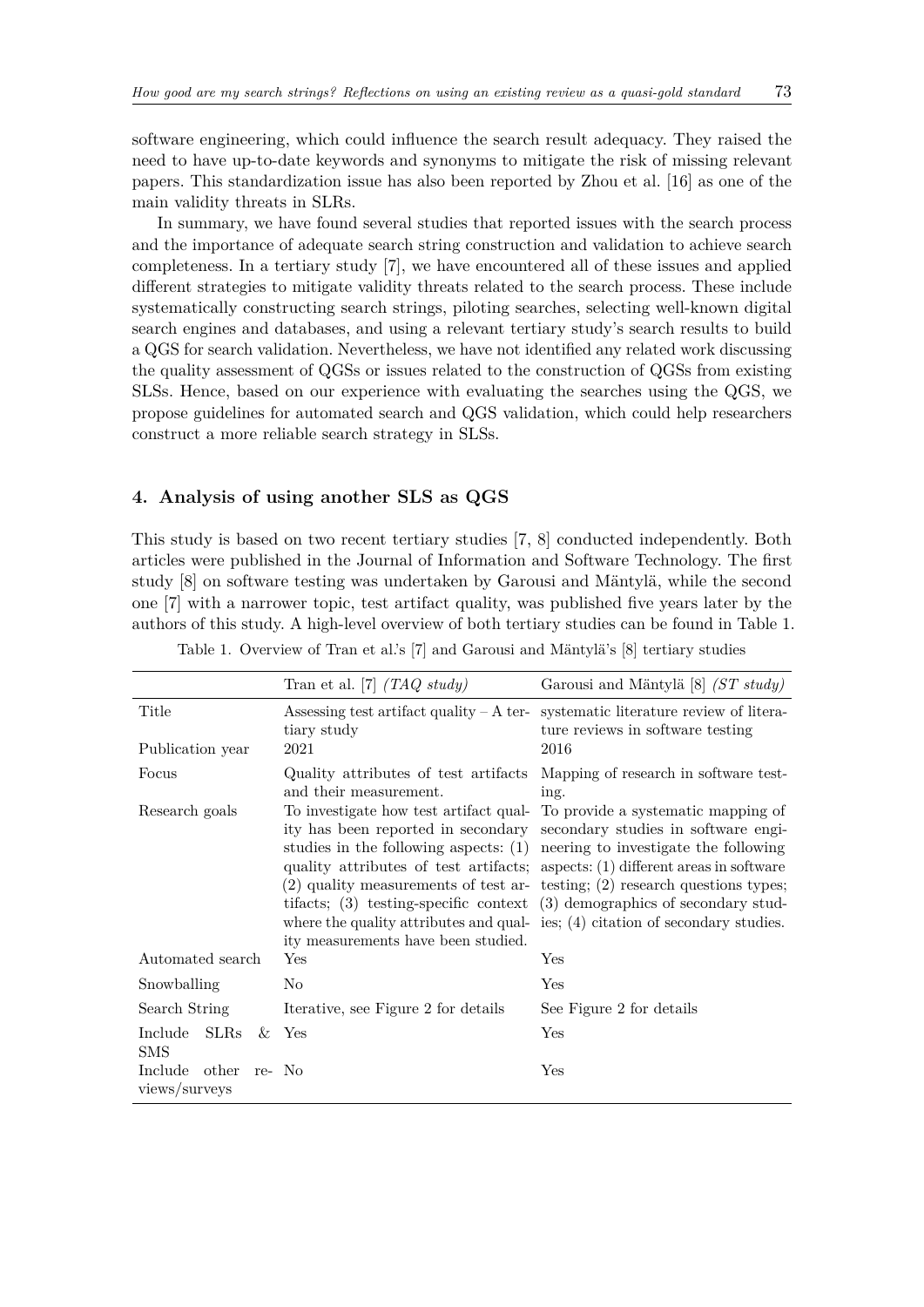

<span id="page-5-0"></span>Figure 1. Overview of the search steps in the tertiary study on test artifact quality (TAQ study) [\[7\]](#page-18-0)

For convenience, we refer to the tertiary study [\[8\]](#page-18-1) on software testing as the ST study and the tertiary study on test artifact quality [\[7\]](#page-18-0) as the TAQ study in this paper.

In the TAQ study [\[7\]](#page-18-0), to evaluate the search performance, we constructed a QGS by extracting relevant papers from the ST study [\[8\]](#page-18-1). A summary of the resulting search strategy and search evaluation outcomes is illustrated in Figure [1.](#page-5-0) More details about the search process and the search evaluation using QGS are presented in Section [4.1](#page-5-1) and Section [4.2](#page-8-0) respectively. To better understand the result of the search performance evaluation, we also analyzed the differences in search results between the two tertiary studies. The analysis of these differences is described in Section [5.](#page-10-0)

## <span id="page-5-1"></span>**4.1. Search process**

In the TAQ study, test artifact refers to test case, test suite, test script, test code, test specification, and natural language test. The overview of the study's three searches is illustrated in Figure [1,](#page-5-0) and the search results are presented in Table [2.](#page-6-1) We used a visual analysis tool [\[17\]](#page-18-10) called InteractiVenn<sup>[1](#page-5-2)</sup> to analyze the overlaps in the search results. The TAQ study's search terms and their differences with the ST study's search terms are shown in Figure [2.](#page-6-0)

Since the TAQ study's search goal was to identify systematic secondary studies discussing test artifact quality, the search strings needed to capture two aspects: (A) systematic secondary studies and (B) test artifact quality. Hence, the search strings were constructed as (A AND B). To address aspect B (test artifact quality), we included search terms to describe test artifact such as "test case", "test script" while excluding the search term "quality" as this latter search term is too common to be useful as a separate component of a search string.

The first search was conducted in April 2019 and returned 181 papers (see Table [2\)](#page-6-1). The initial set of 58 SLRs/SMSs found by the ST study was used to validate the completeness

<span id="page-5-2"></span><sup>1</sup><http://www.interactivenn.net/>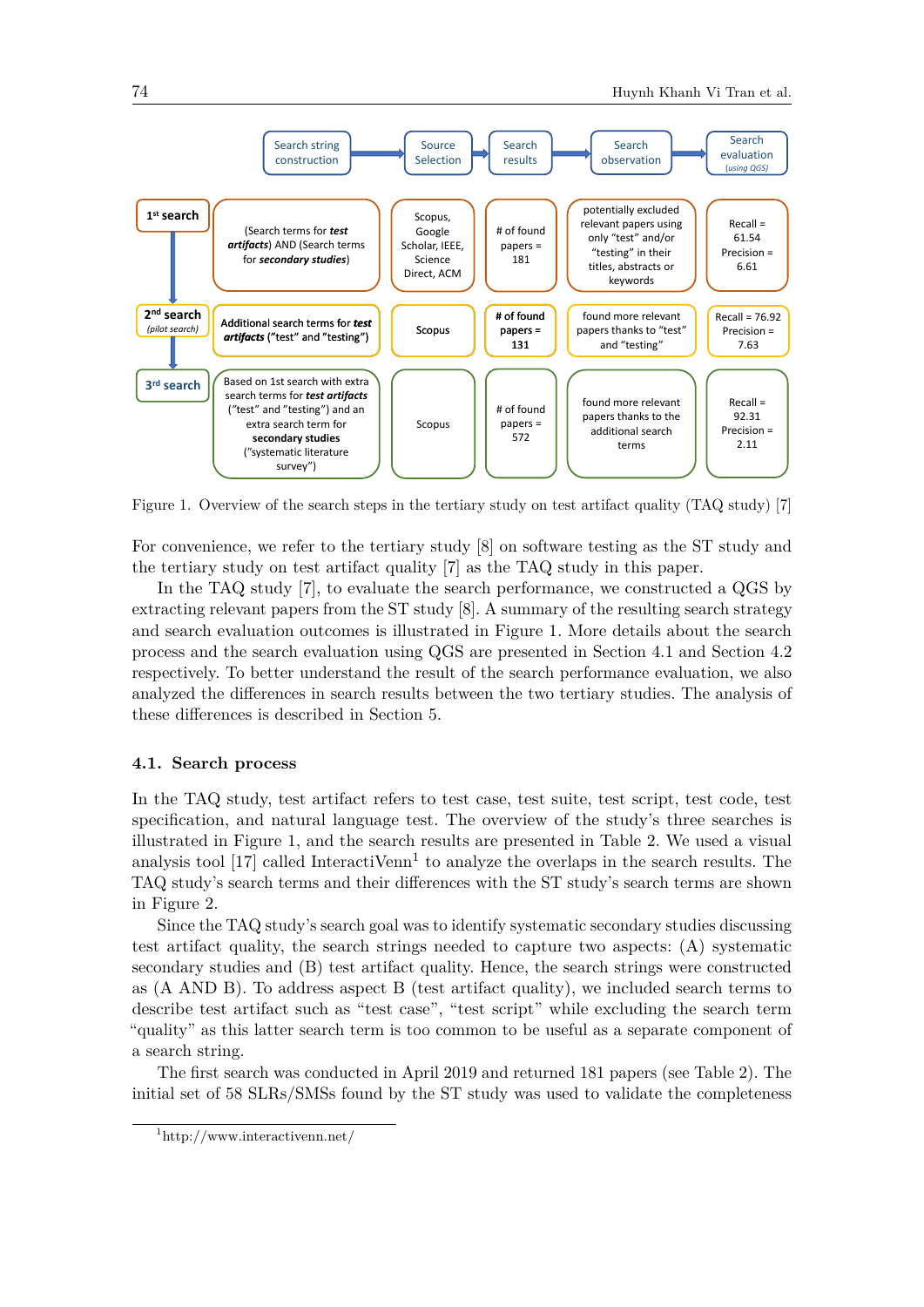| Search          | Database/ Search Engine                 | $#$ of papers | Search Level              |
|-----------------|-----------------------------------------|---------------|---------------------------|
|                 | Scopus                                  | 100           | Title, abstract, keywords |
|                 | Google Scholar                          | 27            | Title                     |
|                 | <b>IEEE</b>                             | 16            | Title, abstract, keywords |
|                 | Science Direct                          | 23            | Title, abstract, keywords |
| 1st             | ACM                                     | 15            | Title, abstract           |
|                 | Total                                   | 181           |                           |
|                 | Excl. duplicates                        | 121           |                           |
|                 | Excl. duplicates $&$ clearly irrelevant | 82            |                           |
|                 | studies                                 |               |                           |
|                 | Scopus                                  | 131           | Title                     |
| 2 <sub>nd</sub> | Excl. duplicates                        | 131           |                           |
|                 | Excl. duplicates $&$ clearly irrelevant | 114           |                           |
|                 | studies                                 |               |                           |
|                 | Scopus                                  | 572           | Title, abstract, keywords |
| 3rd             | Excl. duplicates                        | 569           |                           |
|                 | Excl. duplicates $&$ clearly irrelevant | 340           |                           |
|                 | studies                                 |               |                           |

<span id="page-6-1"></span>Table 2. Search Results of the tertiary study on test artifact quality (TAQ study) [\[7\]](#page-18-0)



1st search | 2nd search | 3rd search | Garousi & Mäntylä

<span id="page-6-0"></span>Figure 2. Comparison of the search terms used in the search strings of the two tertiary studies, the TAQ study [\[7\]](#page-18-0) and the ST study [\[8\]](#page-18-1)

of the searches (explanation on how these 58 papers were collected is in Section [4.2\)](#page-8-0). Hence, to verify if the first search was adequate, we screened the titles and abstracts of the 39 SLRs/SMSs, which were not found by the first search but by the ST study only.

Among the 39 SLRs/SMSs, several are on different topics such as software product line testing, testing of web services, mutation testing techniques, etc. These papers used "test" and "testing" but no term for test artifact in titles and abstracts. Since these papers could potentially discuss test artifact quality but were not found by the first search, we considered it as a potential issue of the first search. In other words, the first search might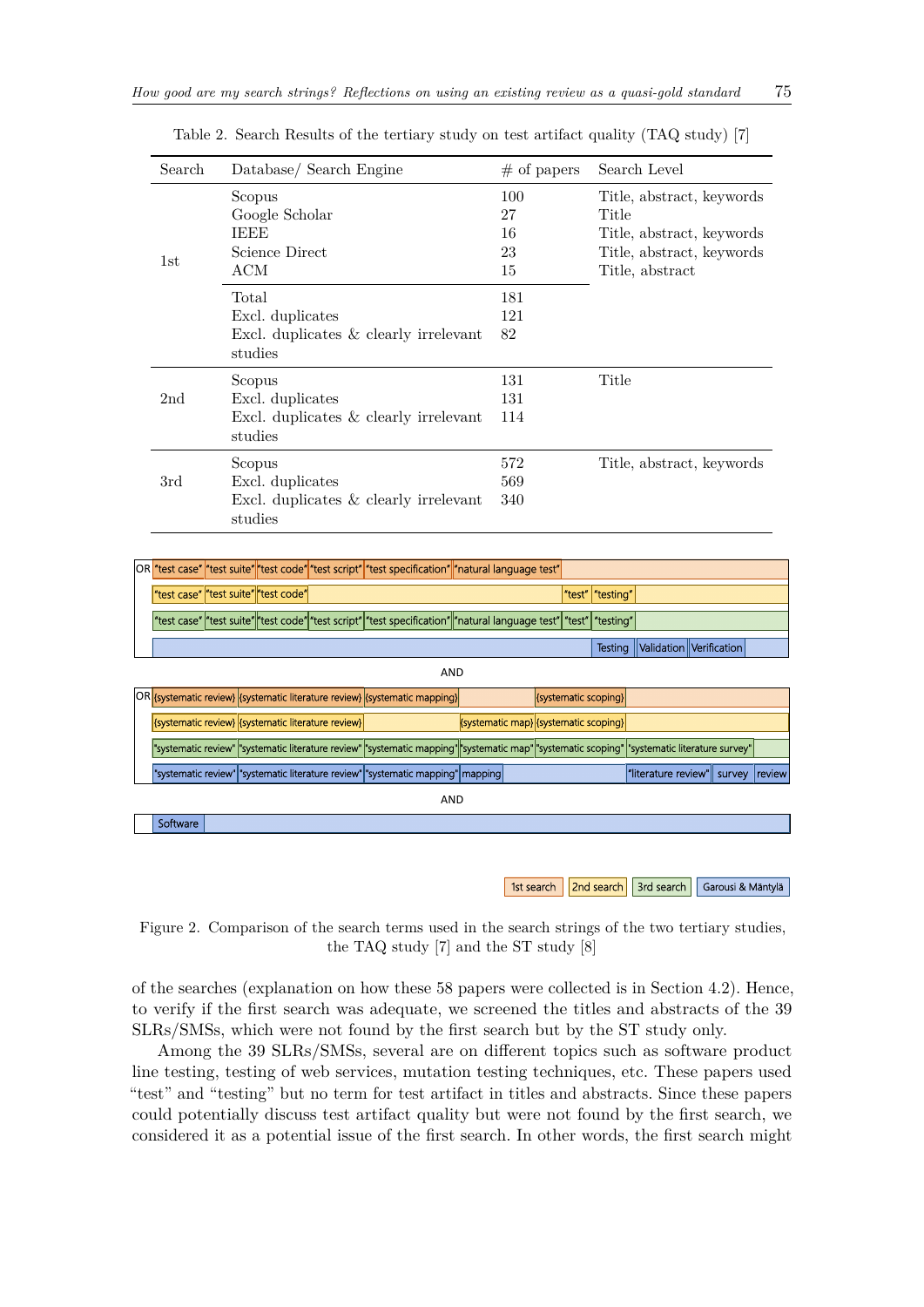exclude relevant papers having "test" or "testing" but no term for test artifact in their titles, abstracts or keywords.

To verify the above hypothesis, we conducted a second search, which is a pilot search in Scopus in October 2019, including the additional search terms "test" and "testing". As a result, the second search returned 131 papers (see Table [2\)](#page-6-1), which contained more relevant papers than the first search. Hence, we added the additional search terms "test" and "testing" in the third search to reduce the risk of missing relevant papers. Also, the third search included another search term, "systematic literature survey", which was inspired by the ST study's search terms. In other words, the third search was built based on the first search and the confirmed hypothesis from the second search (pilot search). The third search was conducted in Scopus in October 2019 and restricted to one subject area, "Computer Science", to reduce the search noise. The third search returned 572 papers, as shown in Table [2.](#page-6-1)

The overlaps between the search results are presented in Figure [3.](#page-7-0) All the numbers in the figure refer to papers after deletion of duplicates and obviously irrelevant papers, i.e., papers that are not about software engineering or computer science based on their titles, abstracts and keywords. The red box shows the distribution of 48 out of the complete set of 49 selected papers among the searches. One of the 49 selected papers was extracted from the ST study' search result (the decision on selecting papers from the ST study' search result is explained in Section [4.2\)](#page-8-0); hence, it is not shown in the figure.

As shown in Figure [3,](#page-7-0) out of the 82 papers returned by the first search,  $8(1+7)$ papers were included in the QGS, and  $26(3 + 7 + 16)$  eventually turned out relevant. By considering the first search and the third search only (since the second search result is a subset of the third search result), the third search returned  $276 (8 + 14 + 55 + 199)$ additional papers, of which a further  $4(1+3)$  were included in the QGS, and a further  $22(8+14)$  turned out as relevant. Based on the above observation, we could see that most of the QGS papers were found by the first and third search (in total, 12 out of 13 QGS papers). It also turned out that we almost doubled the number of relevant papers with the third search. Therefore, we consider including the first and third search as a fair trade-off for this study in terms of the effort required to read papers and the returned benefit (identified relevant papers plus QGS papers). Nevertheless, the trade-off between



<span id="page-7-0"></span>Figure 3. Overlaps between three searches in the tertiary study on test artifact quality (TAQ study) [\[7\]](#page-18-0). The red box illustrates the distribution of the selected papers among searches, and the numbers in parentheses show the number of papers belonging to the QGS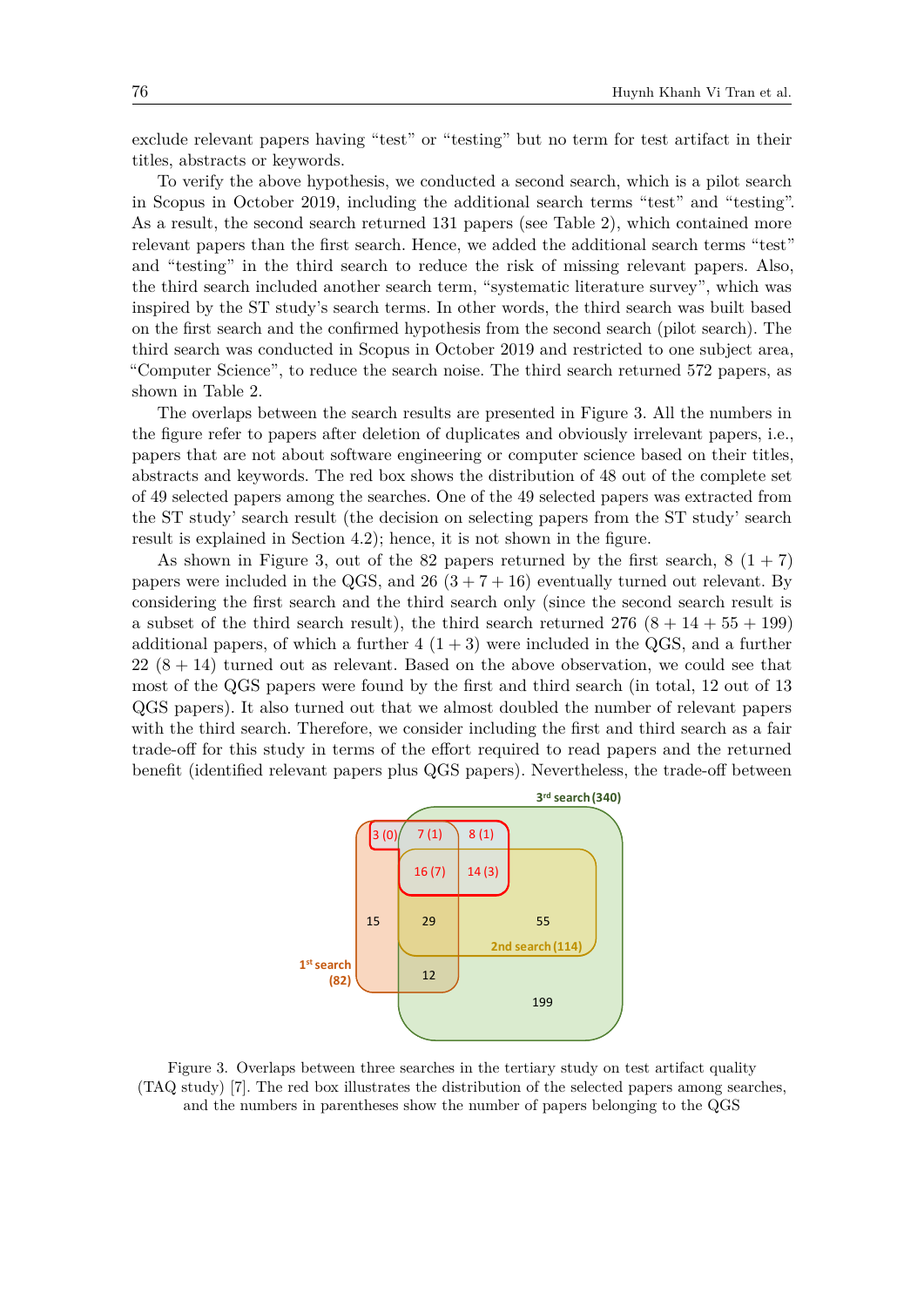| Considering all 58 SLRs and SMSs from the ST study's initial set as the QGS                                                           |                                |            |  |  |
|---------------------------------------------------------------------------------------------------------------------------------------|--------------------------------|------------|--|--|
|                                                                                                                                       | 1st search                     | 3rd search |  |  |
| Recall                                                                                                                                | 32.76                          | 75.86      |  |  |
| Precision                                                                                                                             | 15.70                          | 7.73       |  |  |
| Considering only the 13 relevant SLRs and SMSs from the ST study's initial set as the<br>$QGS$ (see also the last column in Figure 1) |                                |            |  |  |
|                                                                                                                                       | 1st search                     | 3rd search |  |  |
| Recall                                                                                                                                | 61.54                          | 92.31      |  |  |
| Precision                                                                                                                             | - 6.61                         | 2.11       |  |  |
| Considering the 20 relevant SLRs and SMSs found by the 1st search but not by the ST<br>study as the QGS                               |                                |            |  |  |
|                                                                                                                                       | First-step forward snowballing |            |  |  |
| Recall                                                                                                                                | 50.00                          |            |  |  |
| Precision                                                                                                                             | 1.20                           |            |  |  |

<span id="page-8-1"></span>Table 3. Recall and Precision of searches in the tertiary study on test artifact quality (TAQ study) [\[7\]](#page-18-0)

recall and precision could be different depending on the goal of the targeting SLS. For example, if researchers aim to compare different techniques in software engineering, a high recall might be more desired than a high precision [\[1\]](#page-17-0).

#### <span id="page-8-0"></span>**4.2. Search performance evaluation using a QGS**

In this section, we describe how a QGS was constructed in the TAQ study. We then explain how the recall and precision of the first and third searches in this tertiary study were computed based on the QGS. In this evaluation process, we focused on the first search and third search only as the second search was actually a pilot search, and its result is a subset of the third search's (more details in Section [4.1\)](#page-5-1).

It is worth emphasizing that we did not follow the instructions for constructing the QGS given by Zhang et al. [\[5\]](#page-17-4) (more details on their instructions could be found in Section [2\)](#page-1-0). Overall, the key difference is that we extracted relevant papers from the ST study [\[8\]](#page-18-1) to build the QGS, while Zhang et al. suggested constructing a QGS by conducting a manual search in some publication venues with a specific time span. Our decision on how to construct the QGS is motivated by the fact that the ST study is a peer-reviewed tertiary study conducted by the domain experts and its topic (software testing) is related to and broader than the TAQ study's topic (test artifact quality). Using another literature review to collect known relevant papers for search validation is also one of the suggestions by Kitchenham et al. [\[1\]](#page-17-0).

It is also necessary to mention that, although there is no information regarding the complete set of found papers, the ST study has provided access to its initial set of 123 papers which is the result of the ST study's authors removing clearly irrelevant papers from their search result [\[8\]](#page-18-1). By analyzing the 123 papers, we found two duplicate papers (having the same title, authors and abstract). Of the remaining 121 papers, 63 are *informal/regular* surveys, i.e., reviews without research questions as stated in the ST study. Hence, we focused on the remaining 58 (121  $-63$ ) papers, which are SLRs/SMSs as the TAQ study considered systematic reviews and mappings only.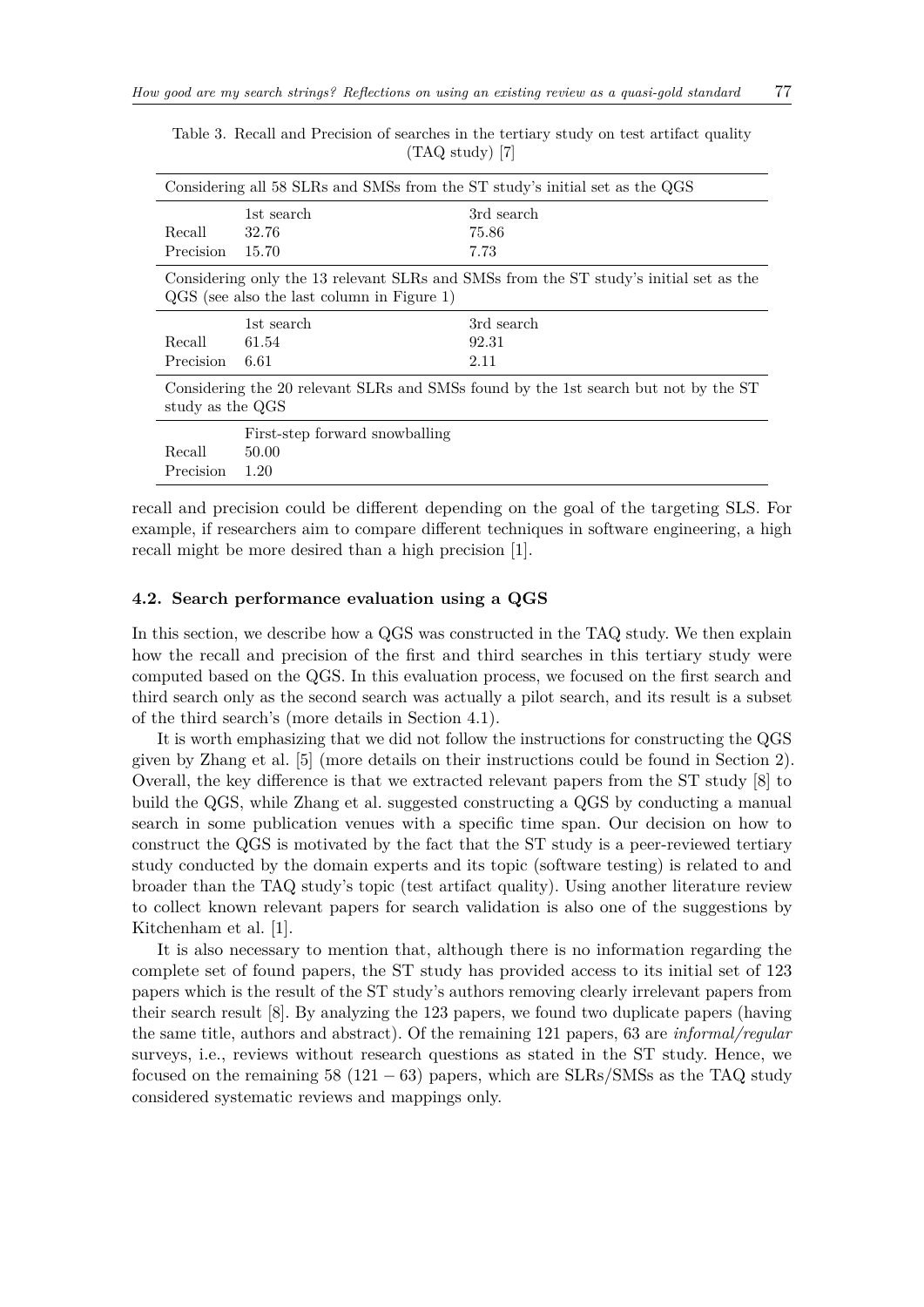

<span id="page-9-0"></span>Figure 4. Overlaps between the first and third searches and the 58 SLRs/SMSs papers from the initial set of papers in the ST study [\[8\]](#page-18-1). The red box illustrates the distribution of the papers of the QGS

When considering all the 58 SLRs/SMSs papers from the initial set of papers in the ST study [\[8\]](#page-18-1) as the QGS, the first and third searches found 18 and 44 papers from the QGS, respectively. The recall and precision of the two searches are relatively low, as shown in Table [3.](#page-8-1) Since these 58 papers might contain irrelevant papers to the scope of the TAQ study, we updated the QGS with the 13 relevant papers from the set of 58 SLRs/SMSs papers. The 13 papers were selected according to the TAQ study's study selection criteria (explained in Appendix [A\)](#page-20-1).

The distribution of the updated QGS over the first and third searches is shown in Figure [4.](#page-9-0) We need to note that all numbers in Figure [4](#page-9-0) refer to papers after deletion of duplicates, obviously irrelevant papers and informal reviews. On the one hand, the two searches' precision decreased as the number of QGS papers found by the searches decreased (from 18 and 44 to 8 and 12 papers by the first and third search respectively). On the other hand, with this more accurate QGS, the recall of the two searches increased by a significant margin. Also, as shown in Table [3,](#page-8-1) even though the third search returns a higher reading load than the first search, it is still superior to the first one in terms of identifying relevant papers.

We considered two directions at this point: (1) select relevant papers from the first and third search for data extraction; or (2) do forward snowball sampling on the 13 relevant papers found by the ST study then select relevant papers from there. To pick an appropriate direction, we first conducted a first-step forward snowball sampling in Scopus on the 13 papers and calculated its recall and precision using the relevant papers found by the first search only as the QGS. We found 946 papers citing the 13 papers. The set reduced to 832 papers after removing duplicates (same title, abstracts, and authors). This set of 832 papers includes the ST study itself. Among these 832 papers, 10 of them met the TAQ study's study selection criteria (explained in Appendix [A\)](#page-20-1). Since the 13 papers were published between 2009 and 2015, our assumption was that forward snowball sampling on these 13 papers should help us identify relevant papers published from 2009 onward. Hence, we selected the 20 relevant papers published from 2009 found by the first search but not by the ST study as the QGS. As shown in Table [3,](#page-8-1) the recall and precision of the forward snowball sample were much lower than the ones of the third search. We might have found more relevant papers and improved the recall if conducting a more extended snowball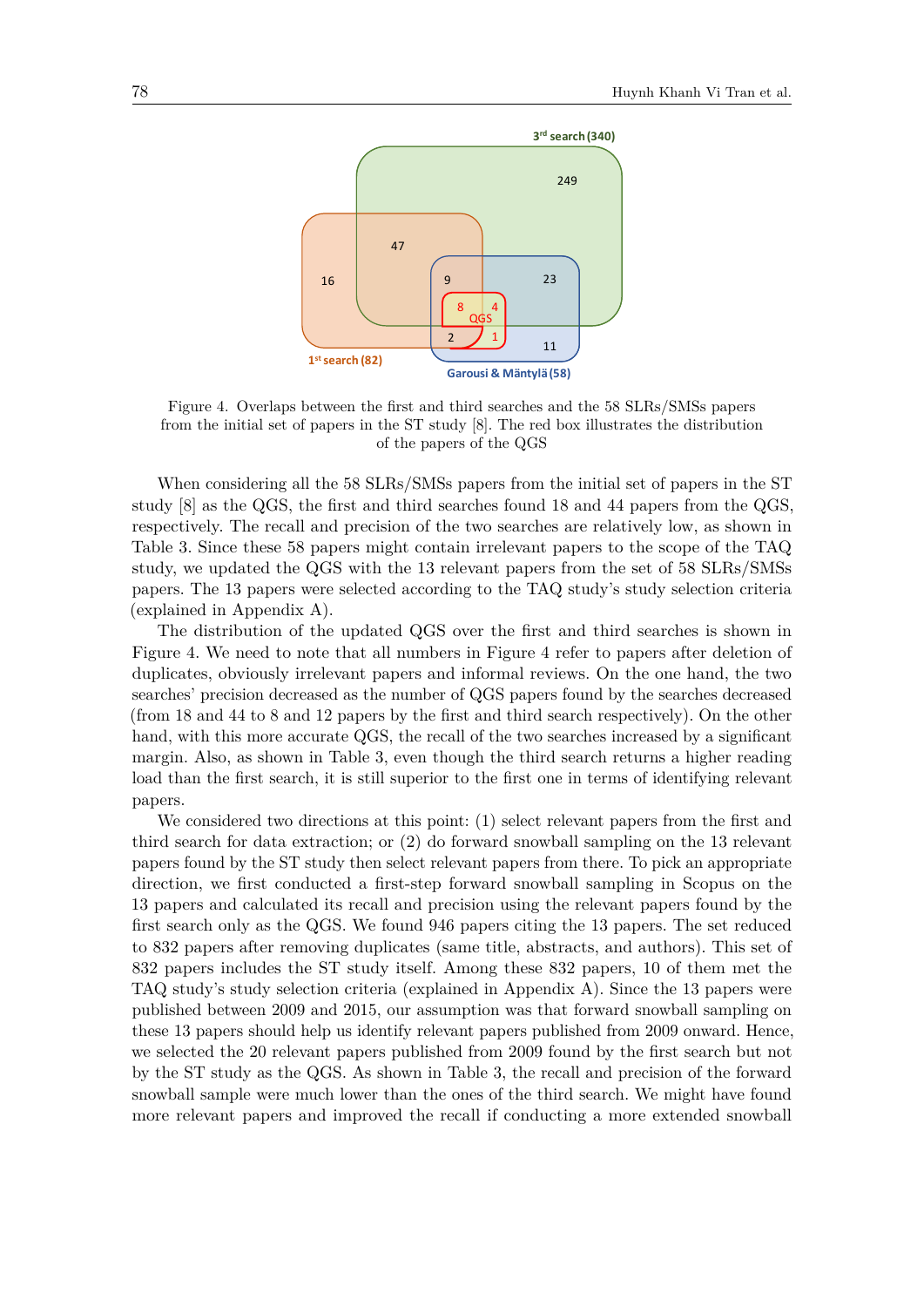sampling on the 13 papers. However, considering the low possibility of getting a higher recall than the third search and yet much more effort required for the more extended snowball sampling, we decided to use the results of the first and third search and the initial set of 58 SLRs/SMSs papers from the ST study for the paper selection.

## <span id="page-10-0"></span>**5. Findings**

While evaluating the performance of the first and third searches in the TAQ study (described in Section [4.2\)](#page-8-0), we also analyzed the differences in search results between the evaluated searches and the ST study's search. The purpose of the search result comparison is to understand better why the searches in the TAQ study achieve certain recall and precision and if these searches have any issues that we could fix or mitigate to improve their recall and precision. In this section, we report our findings from this search results comparison. The overlaps in search results between the two tertiary studies are shown in Figure [4.](#page-9-0)

Regarding the ST study's search result, there are two things we need to remark. First, in this search result comparison, the ST study's search result refers to its initial set of 58 SLRs/SMSs. These 58 papers do not contain informal/regular surveys, duplicate or clearly irrelevant papers to their study's topic (software testing) (more details on how these 58 papers were collected are in Section [4.2\)](#page-8-0). Hence, before comparing the search results, we also removed duplicate and clearly irrelevant papers found in the first and third searches. As a result, there were 82 and 340 remaining papers, respectively, from the first and third search. Second, there is no information regarding when the ST study concluded its search. As the latest publication date of the papers found by the ST study's search is October 2015, we assume that the search found papers published until October 2015.

## <span id="page-10-1"></span>**5.1. The first search and the ST study's search**

As shown in Figure [4,](#page-9-0) the first search found 63  $(16 + 47)$  papers not included in the ST study's search result. Among those 63 papers, 26 papers were published before October 2015, which are within their assumed search period. The first possible explanation is that the first search included five search engines and databases (see Table [2\)](#page-6-1), while the ST study searched on Scopus and Google Scholar. Indeed, six out of those 26 papers are from ACM and Science Direct. Second, the first search did not include the search term "software", which was mandatory in the ST study's search. Due to this difference in the search string construction, out of the 26 papers, the first search found 11 more papers. One interesting note is that the remaining nine papers  $(26 - 6 - 11)$  could be found when applying the ST study's search string on Scopus and Google Scholar. It is possible that those papers were not indexed by Scopus or Google Scholar by the time the ST study's search was conducted.

The ST study found 39 papers  $(4+23+1+11)$  (as shown in Figure [4\)](#page-9-0) that were not included in the first search's result. Among these 39 papers, 33 of them did not have any terms for *test artifact* in title, abstract and keywords which is required by the first search. The remaining six papers  $(39 - 33)$  did not use the term "systematic" in title, abstract and keywords; hence, they were also excluded by the first search, which only looked for systematic reviews.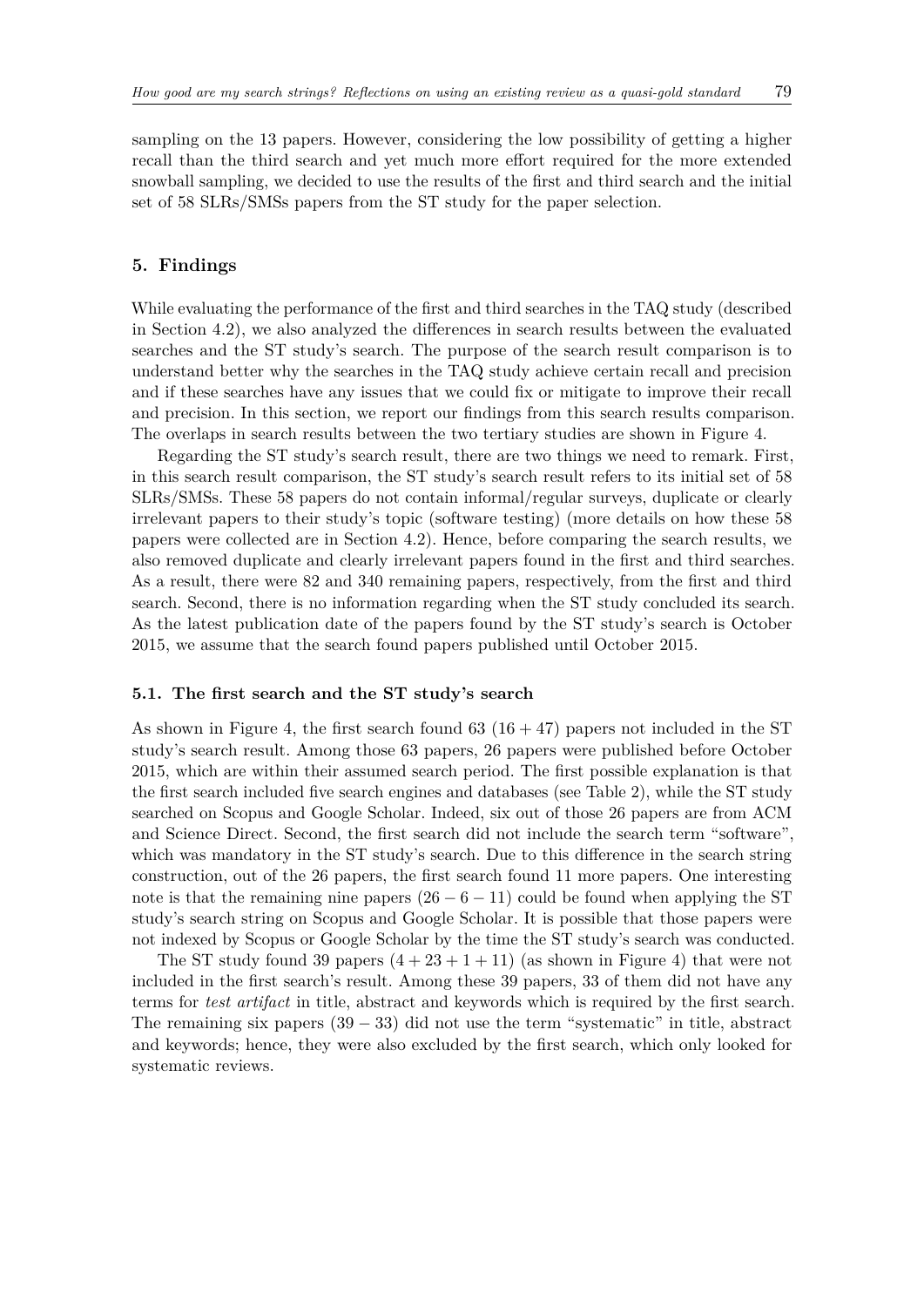#### <span id="page-11-1"></span>**5.2. The third search and the ST study's search**

As shown in Figure [4,](#page-9-0) the third search found  $296 (249 + 47)$  papers that were not in the ST study's search result. Among these 296 papers, the first search found 47 of them. The possible reasons for the ST study's search result not containing those 47 papers are explained in Section [5.1.](#page-10-1) For the remaining 249 (297  $-47$ ) papers, 84 were published before October 2015, which meets their assumed search period. Out of these 84 papers, 31 did not use the term *software* in their titles, abstracts or keywords, which is one of the required search terms of the ST study. However, the other 53 papers  $(84 - 31)$  meet the ST study's search string. We suspect that Scopus did not index these 53 papers by the time the ST study conducted its search.

The ST study found 14 papers  $(2 + 1 + 11)$  (as shown in Figure [4\)](#page-9-0) which the third search's result did not include. Six out of the 14 papers were not peer-reviewed; hence, they are out of the scope of this comparison. Among the other eight papers  $(14-6)$  which were peer-reviewed, three of them did not use "systematic" in their titles, abstracts or keywords, and two of them [\[18,](#page-18-11) [19\]](#page-18-12) were included under the subject area "Engineering" in Scopus. The third search did not find these five papers as the search accepted only systematic reviews and was limited to the subject area "Computer Science" in Scopus. The other three papers  $(8 - 3 - 2)$  are not indexed in Scopus but other search engines/databases (Google Scholar, INSPEC, ACM), and two of them were found by the first search, which included those databases and search engines. We discuss the differences between the two searches next.

#### <span id="page-11-2"></span>**5.3. The first search and the third search**

The first search found 18 papers  $(16 + 2$  as shown in Figure [4\)](#page-9-0) which the third search's result did not contain. Among those 18 papers, five of them were not categorized under the subject area "Computer Science" but different subject areas (three papers [\[20–](#page-18-13)[22\]](#page-18-14) under "Engineering"; one paper [\[23\]](#page-18-15) under "Business, Management and Accounting/Decision Sciences/Social Sciences"; and one paper [\[24\]](#page-18-16) under "Multidisciplinary"). The other 13 papers  $(18 - 5)$  were found in other databases/search engines by the first search (six papers in Google Scholar, four papers in ACM, one paper each in IEEE, Wiley, and Web of Science). Hence, the main reasons are the databases/search engines selection and the subject area(s) selection in Scopus.

The third search found 276 papers  $(249 + 23 + 4)$  $(249 + 23 + 4)$  (as shown in Figure 4) which the first search missed. It could be due to the more inclusive search strategy of the third search as it had extra search terms ("test", "testing", and "systematic literature survey", as shown in Figure [2\)](#page-6-0).

## <span id="page-11-0"></span>**6. Discussion**

In this section, we first discuss issues relating to search string construction, then issues relating to using a QGS for search evaluation that we have discovered while evaluating the searches' performance in the TAQ study [\[7\]](#page-18-0).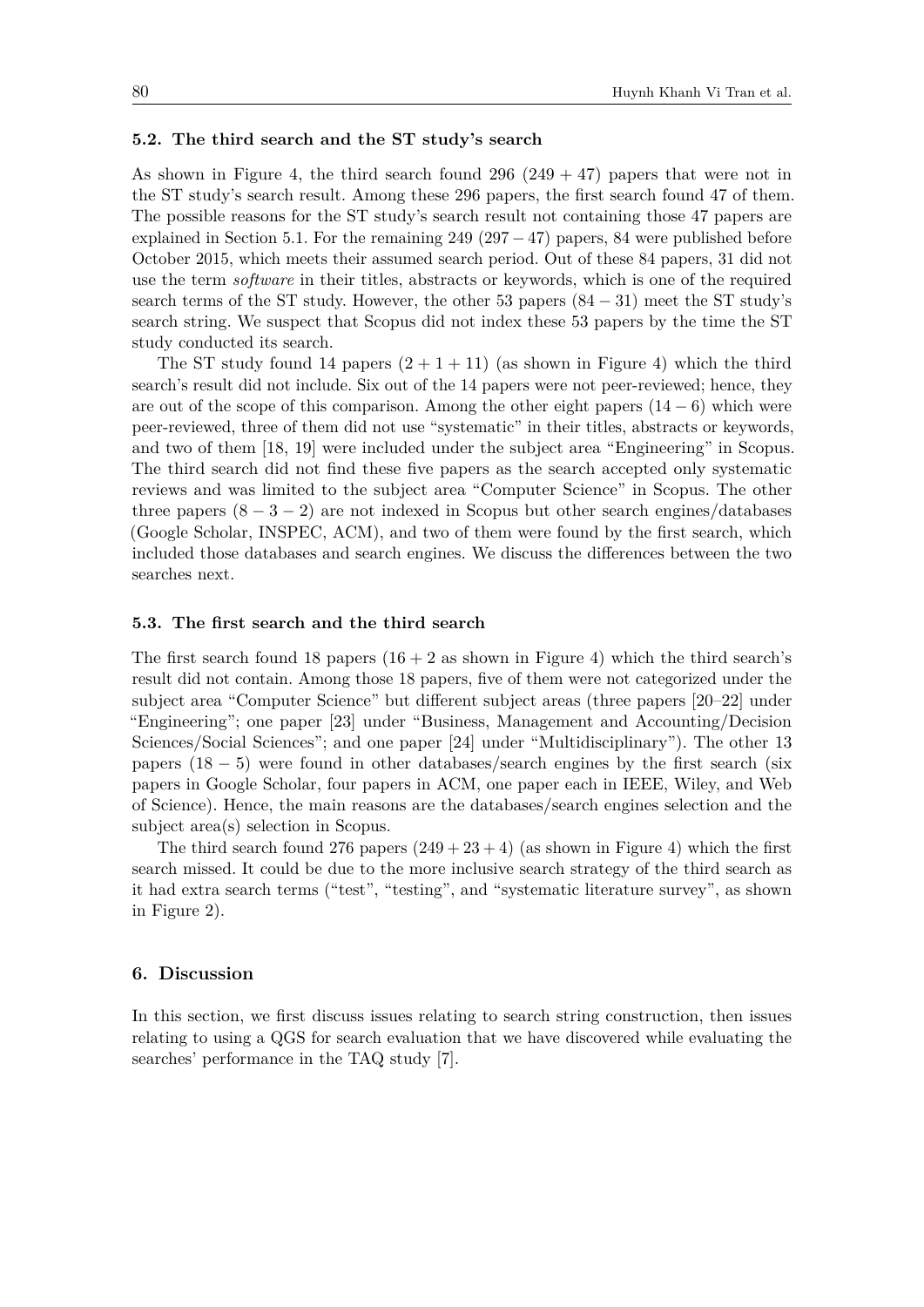#### **6.1. Issues in search string construction**

Based on our findings described in Section [5,](#page-10-0) we identified the following issues with search string construction in SLSs.

The first issue is about using generic search terms in SLSs. Based on the differences in search results between the TAQ study [\[7\]](#page-18-0) and the ST study [\[8\]](#page-18-1), we found that adding generic terms (*software* in the case of the TAQ study) with the Boolean operator **AND** to a search string increases the risk of missing relevant papers. The problem is that in research areas where certain contexts are assumed, some keywords might not be explicitly stated since they are implied. It is the term *software* in the case of research in software development/quality/engineering. Hence, "AND software" just narrows down the search result as not all papers in software engineering use the term *software* in title-abstract-keywords. This also supports our decision of not including "AND quality" to the search strings. Oppositely, if generic terms are added to search strings with the Boolean operator **OR**, researchers likely have more noise in their search results. We, therefore, regard "AND software" and "AND quality" as unnecessary excluders due to their threat of excluding relevant papers, while we consider "OR software" an unnecessary includer due to its risk of retrieving non-relevant material.

The second issue we have identified is about search filters in Scopus. Search filters can be applied to various meta-data of a publication, such as language, document type, publication year, etc. By using search filters, researchers can limit their search results, for example, to papers written in English and published in the year 2021 only. In the case of the TAQ study case, we focus on the subject area filter in Scopus. We found that some papers were not categorized correctly according to their subject areas. For example, the ST study found two papers [\[18,](#page-18-11) [19\]](#page-18-12) that could not be found by the third search (as discussed in Section [5.2\)](#page-11-1). These papers were classified under the subject area *Engineering* instead of *Computer Science*. Likewise, the first search found five papers [\[20](#page-18-13)[–24\]](#page-18-16) that were not found by the third search. These five papers were classified wrongly in different subject areas (see Section [5.3\)](#page-11-2) instead of *Computer Science*. This misclassification could be origin in the algorithm for detecting papers' subject areas in Scopus, inappropriate classification and keywording by the papers' authors, or a combination of both.

The third issue is search repeatability. We could not replicate the search result by the ST study in Scopus using their search string. The search repeatability issue has been well discussed in the literature [\[3,](#page-17-3) [11,](#page-18-5) [14,](#page-18-7) [16,](#page-18-9) [25\]](#page-18-17). We referred to the checklist proposed by Ali and Usman [\[3\]](#page-17-3) for evaluating the search reliability of the ST study's search process. As a result, we found that some details the ST study could have reported to increase their search repeatability. Those details include search period, database-specific search strings, additional filters, deviation from the general search string, and database-specific search hits. The missing information and the potential inconsistencies in the API search of the search engine (Scopus in this case) could be the reasons for issues in search repeatability.

#### <span id="page-12-0"></span>**6.2. Issues related to using Quasi-gold standards**

We have identified two issues related to using a quasi-gold standard (QGS) for search validation.

The first issue is about the QGS characteristics. To the best of our knowledge, several aspects have not been discussed sufficiently in the literature  $[1, 5]$  $[1, 5]$ . Kitchenham et al.  $[1]$ described different approaches to constructing a QGS followed by a discussion on QGS size.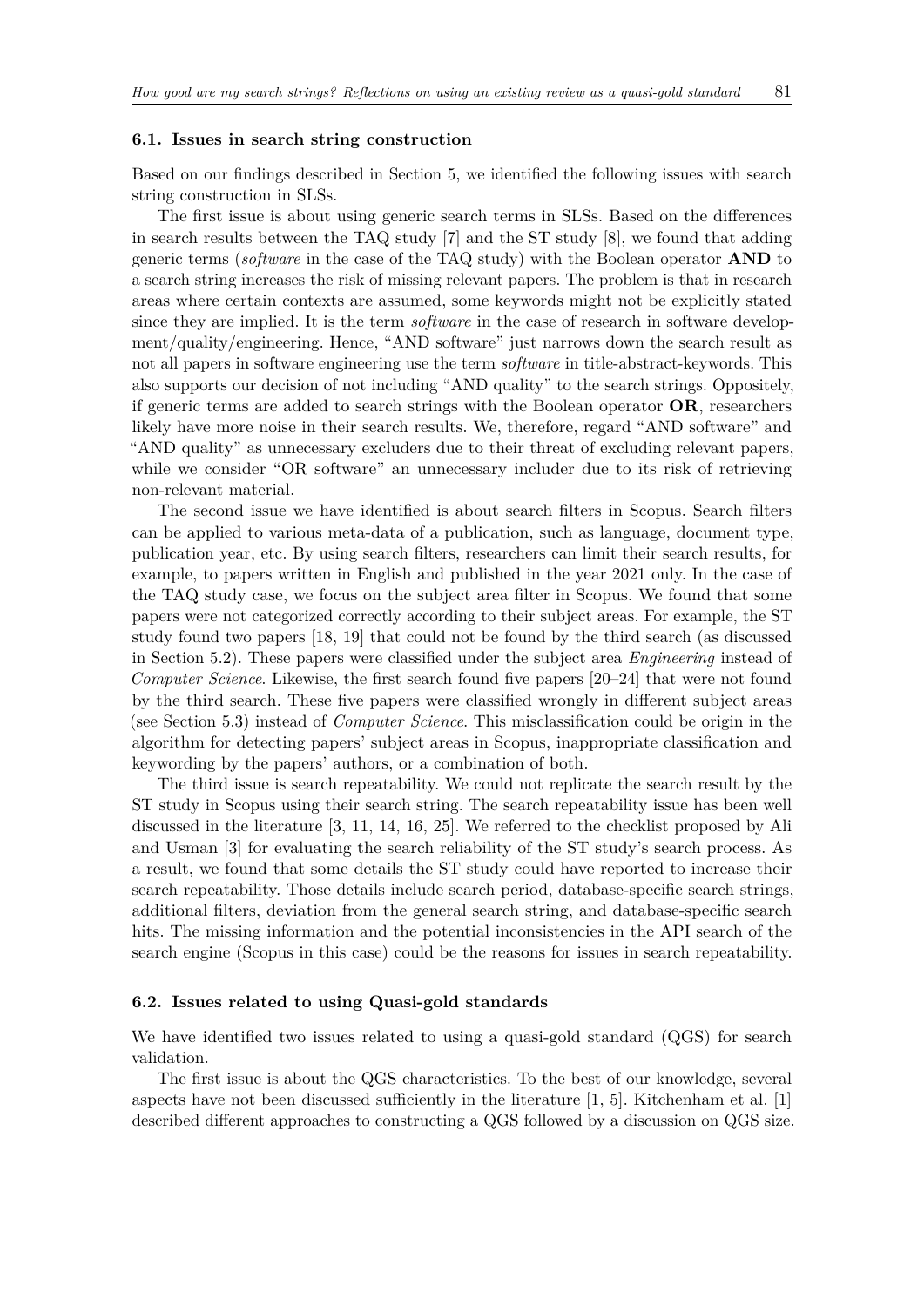Zhang et al. [\[5\]](#page-17-4) proposed a detailed guideline on building a QGS using a manual search on specific publication venues for a certain time span. We argue that QGS size is not the only aspect on which researchers should focus. We discuss this further and propose some suggestions to overcome this issue in Section [7.1.](#page-13-1)

The second issue with using the QGS for search validation is about the quality of the QGS itself. By its nature, the QGS is only an approximation of a complete set of relevant papers. However, by conducting more than one search, we could triangulate issues in the QGS and make informed decisions about modifying our search string. Comparing our search results to the ST study's search result (the basis for our QGS), we could identify the root causes for not finding certain relevant papers included in the QGS. This helped us establish whether our searches were simply not good enough with respect to the QGS or whether there were acceptable reasons for missing a paper. Additionally, the search result comparisons helped us to understand why the QGS did not contain certain relevant papers found by our searches. Thus, it allows us to identify shortcomings of the QGS and have more confidence in the quality of the QGS than relying solely on the recall and precision results.

## <span id="page-13-0"></span>**7. Recommendations for QGS construction and search validation**

As discussed in Section [6.2,](#page-12-0) we argue that recall and precision are important for assessing a search result but that they should not be the only criteria. It is also critical to analyze the root causes for not finding papers that the search should have found by looking into those papers of the QGS that the search missed. It might turn out that these papers did not use any of the search terms in the title, abstract or keywords or that they used different terminologies. The search can then be modified to ensure that one or more of those papers can be found. However, which root causes are addressed (and how) depends on the potential return on investment, i.e., the number of additional relevant papers that may potentially be found in relation to the total increase in the size of the search result. We recommend playing through various scenarios and assessing their potential return on investment with the help of precision and recall.

To address the root causes originating in the QGS, we first describe the desirable characteristics of a good QGS in Section [7.1](#page-13-1) and then propose recommendations for constructing a QGS in Section [7.2.](#page-14-0) For root causes originating in the obtained search results, we propose an additional analysis step in Section [7.3.](#page-15-0) These suggestions are based on our findings (reported in Section [5](#page-10-0) and Section [6\)](#page-11-0) when evaluating the searches' performance in the TAQ study [\[7\]](#page-18-0).

#### <span id="page-13-1"></span>**7.1. QGS desirable characteristics**

Fundamentally, a QGS needs to be a good "representative" of the gold standard, and having a good QGS is vital for search validation in SLSs. In this section, we describe desirable characteristics of a good QGS. The characteristics are based on our experience from using QGS [\[7,](#page-18-0) [26\]](#page-19-0) and Wohlin et al. [\[27\]](#page-19-1) discussion on search as a sampling activity when the entire population (i.e., the set of all relevant papers) is unknown. Moreover, we draw inspiration from the snowball sampling guidelines for a good initial set to propose recommendations for arriving at a good QGS [\[28\]](#page-19-2).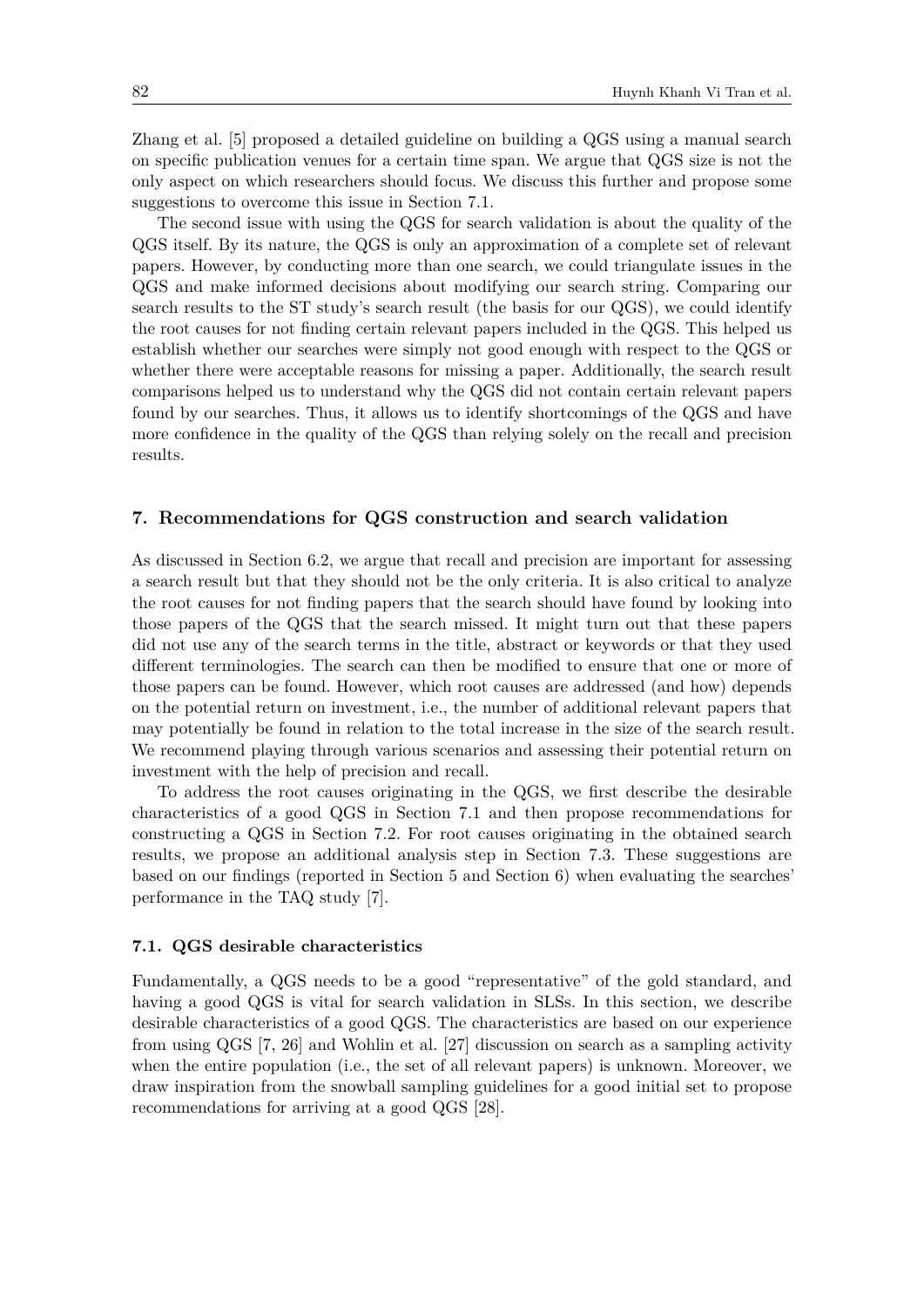The main characteristics of a QGS discussed in the SE literature are *relevance* and *size* [\[1,](#page-17-0) [5\]](#page-17-4). For example, Kitchenham et al. [\[1\]](#page-17-0) suggest indications for acceptable QGS sizes for various SLS types. However, as it is impossible to have true gold standards for most SLSs in SE [\[5\]](#page-17-4) and the overall population of relevant papers is unknown [\[27\]](#page-19-1), we argue that size alone is insufficient as an indicator of the quality of a QGS. We, therefore, introduce a third desirable characteristic, diversity, and present the complete list of QGS desirable characteristics as follows:

## 1. **Relevance**

Each paper in the QGS should be relevant to the targeted topic. Any paper added to the QGS should meet the inclusion criteria of the ongoing SLS. In the TAQ study [\[7\]](#page-18-0), we used the selected papers from a related SLS as a QGS after confirming that those papers met the selection criteria of the study.

2. **Size**

Unlike *relevance* and *diversity*, where general suggestions have been provided, giving a recommendation for the size for a QGS is difficult since the "target population" is unknown. The number of relevant papers for an SLS can vary widely. The SLSs in Kitchenham et al. SLR of SLRs in software engineering [\[29\]](#page-19-3) included 6–1485 relevant papers with a median of 30.5 papers. The tertiary study by da Silva et al. [\[30\]](#page-19-4) lists a range from 4–691 (median: 46). Since the focus of an SLS can be general or narrow, depending on the topic of interest and the type of research questions, providing a general recommendation for the minimal size of a QGS seems impossible.

## 3. **Diversity**

Diversity entails that a good QGS should comprise papers extracted from independent clusters representing different research communities, publishers, publication years and authors. This is important as even a large, and relevant QGS will be ineffective to objectively assess a search strategy if it is limited in its coverage.

## <span id="page-14-0"></span>**7.2. QGS construction**

There are neither fixed thresholds for quality indicators nor a deterministic way of arriving at a good QGS. However, the following recommendations<sup>[2](#page-14-1)</sup> for identifying and selecting suitable papers for inclusion in a QGS provide heuristics that will increase the likelihood of creating a diverse QGS that can help determining 'is my search good enough' more objectively.

- 1. **Identification:** There are several approaches researchers could consider to locate relevant papers for their QGS construction:
	- Conduct manual search. Researchers first manually identify relevant venues (conferences, workshops, and journals) and researchers. After that, researchers can manually search for relevant papers by reading titles of papers in the selected venues (most common sources are Google Scholar, Scopus, DBLP) and of the selected authors.
	- Conduct informal search in electronic data sources. We recommend that persons conducting the informal search should be independent researchers. An independent researcher here is not involved in the study and has not participated in the design of the search strategy for the study. We recommend these additional considerations because the search terms used in the informal search might compromise the effectiveness of the QGS as a validation mechanism. For example, if the same search

<span id="page-14-1"></span><sup>&</sup>lt;sup>2</sup>The recommendations in Section [7.2](#page-14-0) are a synthesis of existing guidelines  $[1, 3, 11, 28]$  $[1, 3, 11, 28]$  $[1, 3, 11, 28]$  $[1, 3, 11, 28]$  and our own experience as reported in this study and from using QGS in other systematic literature reviews [\[26\]](#page-19-0).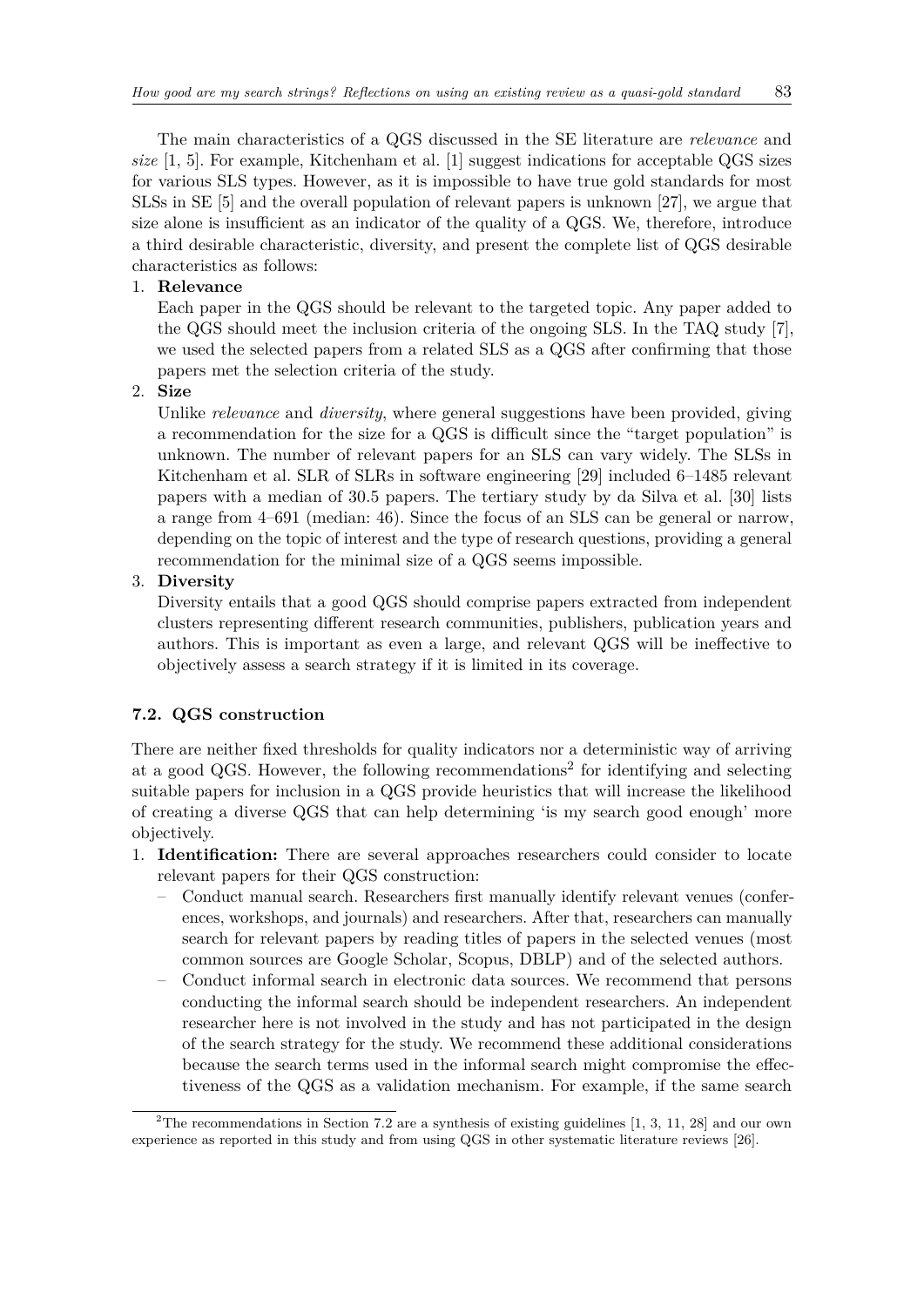terms are used for the informal search and the actual systematic search, then the recall is likely 100% since the actual search will probably find the same relevant papers as the informal search but not more than that. Hence, the 100% recall cannot guarantee that researchers achieve an acceptable level of search completeness. We further recommend that researchers should use citation databases like Scopus and Google Scholar in this step to avoid publisher bias.

- Use expert's recommendation. Researchers could have an expert in the field (not involved in the search strategy design) recommend papers for a QGS for the current study. The experts should have access to the research questions and the selection criteria of the study.
- Use an existing SLS. An existing SLS could be selected as a source of papers for the QGS. Since existing SLSs have been peer-reviewed, and their study selections typically have been validated, researchers will save time using this approach compared to the above approaches. However, the topics of existing SLSs will usually differ at least slightly from the topic of the new SLS (otherwise, a new SLS would not be necessary). The QGS might, therefore, not cover the research questions in the new SLS sufficiently. Hence, researchers should critically review the search and selection strategy of the selected SLS. We recommend using the checklist provided by Ali and Usman [\[3\]](#page-17-3) to assist this evaluation. If the SLS had major weaknesses in search, we suggest supplementing the construction of the QGS with the above approaches.
- 2. **Selection:** The researchers should evaluate the potentially relevant papers identified through the above sources for relevance. We suggest using the selection criteria of the targeted SLS to select papers that should comprise the QGS.
- 3. **When to stop:** An exhaustive search of the potential sources listed above is impractical. After all, this is not the actual search but rather an attempt to create a good validation set for the search strategy. We, therefore, recommend that consulting a combination of sources and selection should be done iteratively until a sufficiently large, relevant and diverse QGS is obtained. What is sufficiently large will depend on the research questions and the breadth of the target research area. Due to the reasons discussed above (in Section [7.1\)](#page-13-1), we do not recommend any range here and leave it to the subjective judgment of the researchers. Nevertheless, we argue that the more diverse a research area is, the larger a QGS is needed. As an indication of size, researchers should investigate the numbers of selected studies in existing SLSs in the area or the sizes of QGSs in related SLSs. Furthermore, if the QGS will be split for both search string formation and validation, a larger QGS will be required. Overall, a good QGS should be diverse, not too small, and relevant for answering the research questions. Primarily, the resulting QGS should have papers from different research communities, publishers, publication years, and authors.

#### <span id="page-15-0"></span>**7.3. Additional recommendation for search validation using QGSs**

Kitchenham et al. [\[1\]](#page-17-0) have discussed two approaches to validate a search strategy via search completeness (more details in Section [3\)](#page-2-0). Researchers could use the personal judgment of experienced researchers to evaluate the search completeness. Since this approach is subjective, it might be challenging to quantify the search completeness level. The other approach is to measure the completeness level by calculating the precision and recall of searches based on a pre-established QGS. With the second approach, the completeness assessment becomes objective within the limits of the quality of the QGS. This means that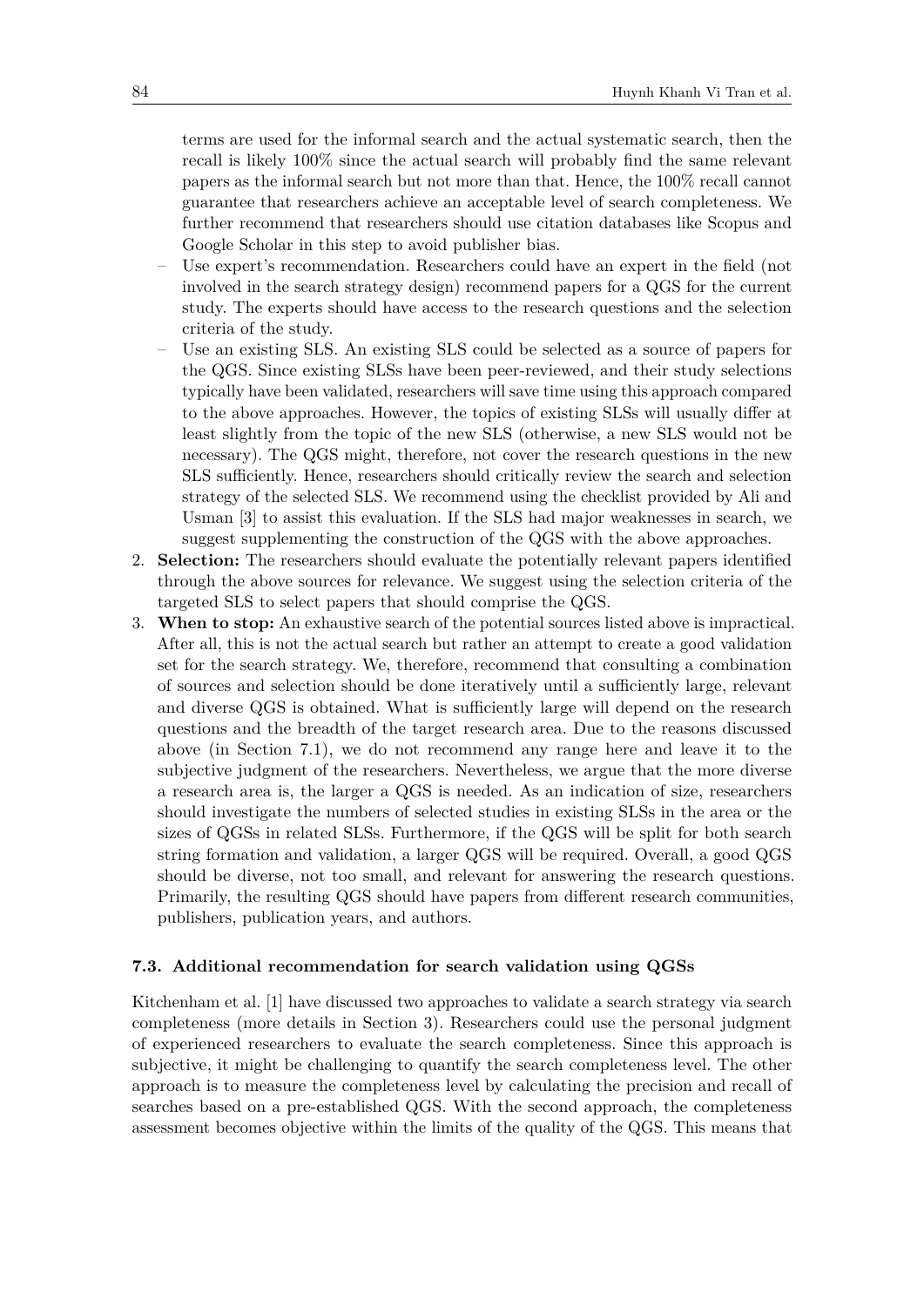the quality assessment of the search string is connected with the quality assessment of the QGS. In other words, if the QGS was not constructed properly, even a high recall cannot guarantee that the search result is good.

Following the above guidelines will increase our confidence in the precision and recall values. While meeting certain search recall and precision thresholds (see [\[1,](#page-17-0) [5\]](#page-17-4)) are necessary, it is also essential to understand how the search achieves these recall and precision scores. Hence, we suggest researchers perform the additional step of analyzing the differences between the search results and the QGS. This allows researchers to identify reasons for missing relevant papers with the automated search that are included in the connected QGS, and consequently improve their search strategy or document the limitations. For example, we found that it is necessary to be aware that subject areas categorization in some search engines might not categorize papers adequately. When comparing the search results with the QGS, we noticed that we could not find several papers as they were assigned to the wrong categories.

To facilitate this additional step, we suggest that researchers should use tools to analyse the search overlap. The metadata in search results is not consistently formatted across various data sources and often has minor differences like inconsistent capitalization and differences in encoding of special characters. Therefore, care must be taken to clean the data. Reference management tools like  $Zotero<sup>3</sup>$  $Zotero<sup>3</sup>$  $Zotero<sup>3</sup>$  or  $EndNote<sup>4</sup>$  $EndNote<sup>4</sup>$  $EndNote<sup>4</sup>$  can be used to compare the search results. Furthermore, the use of visualizations like Figures [3](#page-7-0) and [4](#page-9-0) helps to get a better understanding of comparative performance of various search strings. There are tools that can assist researchers in analyzing and visualizing lists intersections, such as one developed by the Bioinformatics and Evolutionary Genomics Group<sup>[5](#page-16-2)</sup> or InteractiVenn<sup>[6](#page-16-3)</sup> by Heberle et al. [\[17\]](#page-18-10) that we used in this study.

## **7.4. Potential limitations**

The recommendations and additional search validation steps proposed in this study are closely based on our experience while performing automated database searches in a tertiary study on test artifact quality [\[7\]](#page-18-0). In this tertiary study, we used another related tertiary study [\[8\]](#page-18-1) to construct a QGS for the search validation. There could be other issues if we had used another search strategy or a different QGS construction approach. Therefore, the list of issues is not exhaustive, and the recommendations in this paper may need to be supplemented further.

For example, our recommendations for search validation using QGSs might not apply for SLSs with the traditional snowball sampling approach, i.e., all known relevant papers are used as the initial set. In other words, the QGS and the initial set are the same. Hence, the recall will always be 100% but not useful to validate the search completeness. However, the recommendations could become applicable if researchers split the whole set of known relevant papers into two subsets. In this case, one subset of known relevant papers will be used as the initial set for snowballing search, while the other will be used to validate the snowballing search results as the QGS.

<span id="page-16-0"></span><sup>&</sup>lt;sup>3</sup>Zotero, a free and open-source reference management tool<https://www.zotero.org/>

<span id="page-16-1"></span><sup>4</sup>EndNote, a commercial reference management tool<https://endnote.com/>

<span id="page-16-2"></span><sup>5</sup><http://bioinformatics.psb.ugent.be/webtools/Venn/>

<span id="page-16-3"></span> $6$ <http://www.interactivenn.net/>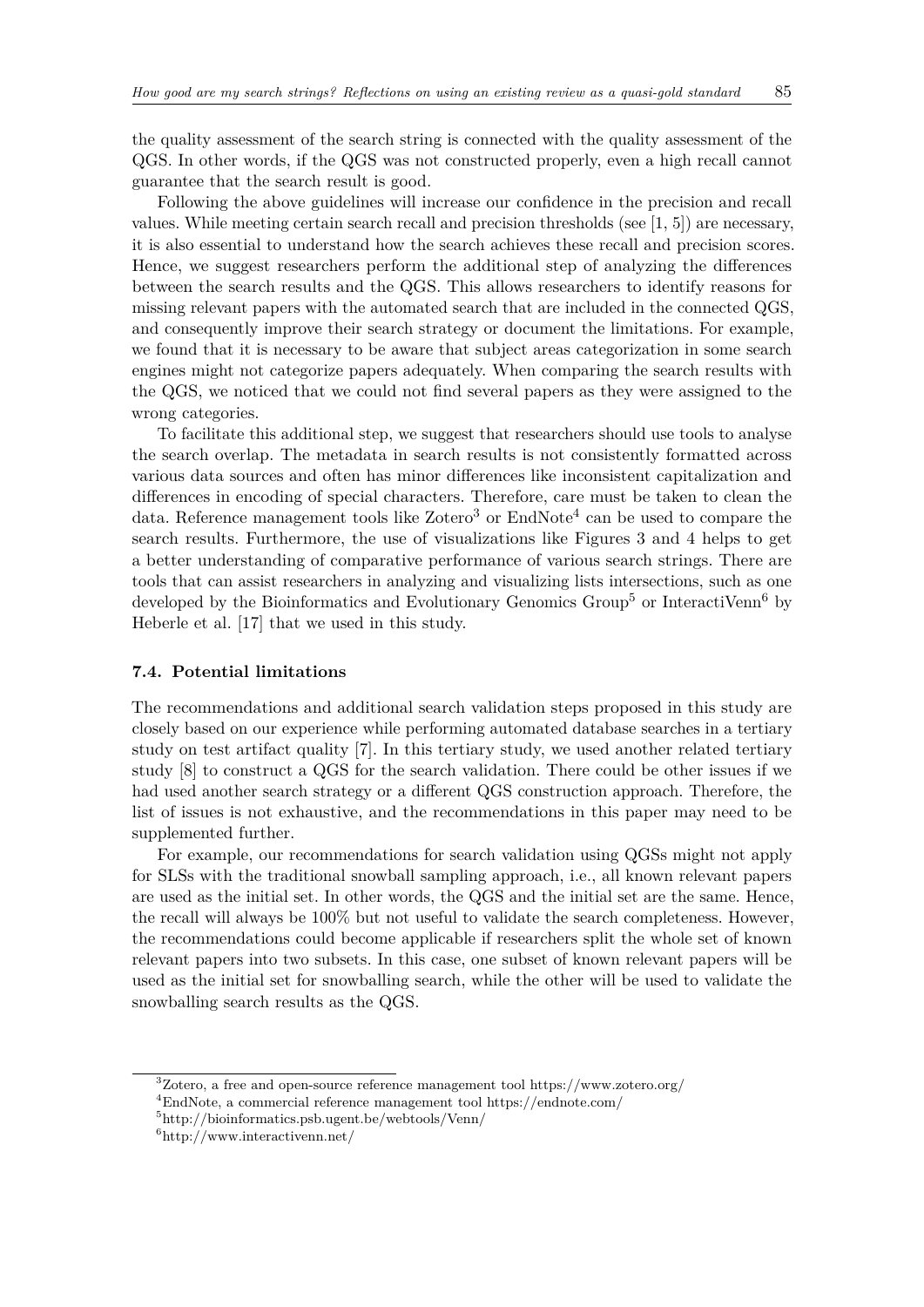## <span id="page-17-6"></span>**8. Conclusions and lessons learned**

Search incompleteness, i.e., the absence of relevant papers in the results produced by the employed search strategy, has been recognized as one of the most commonly discussed validity threats of systematic literature studies (SLSs). This study reports our experience with mitigating this validity threat while performing searches in a tertiary study on test artifact quality [\[7\]](#page-18-0). We constructed a quasi-gold standard (QGS) by extracting relevant papers from another relevant tertiary study [\[8\]](#page-18-1) published several years before ours. While evaluating the tertiary study's searches using the QGS, we have found new issues with the search string construction and the search validation approach using a QGS. The issues could affect search completeness in SLSs. They relate to using generic search terms with the Boolean operator **AND**, the subject area filter in Scopus, and the QGS quality.

Consequently, we proposed extending the current search validation approach by the analysis step of the automated search validation results as well as recommendations on the QGS construction. The main argument of the analysis step of the search validation results is that recall and precision is not enough to validate an automated search. Researchers should analyze reasons for the automated search to miss relevant papers included in the QGS. Likewise, addressing the concern of QGS quality that has not been well studied in the literature, our recommendations on the QGS construction step helps researchers construct a high-quality QGS, i.e., a good "representative" of the gold standard. Ultimately, the extended guideline and recommendations can support researchers achieve a more reliable search process. To validate and improve the extended guidelines for search validation, we will collect feedback from the software engineering research community via interviews and surveys.

## **Acknowledgment**

This work has been supported by ELLIIT, a Strategic Area within IT and Mobile Communications, funded by the Swedish Government. The work has also been supported by research grant for the VITS project (reference number 20180127) from the Knowledge Foundation in Sweden.

#### **References**

- <span id="page-17-0"></span>[1] B.A. Kitchenham, D. Budgen, and P. Brereton, *Evidence-Based Software Engineering and Systematic Reviews*. Chapman and Hall/CRC, 2015.
- <span id="page-17-1"></span>[2] N.B. Ali and M. Usman, "A critical appraisal tool for systematic literature reviews in software engineering," *Information and Software Technology*, Vol. 112, 2019, pp. 48–50.
- <span id="page-17-3"></span>[3] N.B. Ali and M. Usman, "Reliability of search in systematic reviews: Towards a quality assessment framework for the automated-search strategy," *Information and Software Technology*, Vol. 99, Jul. 2018, pp. 133–147. [Online]. [https://linkinghub.elsevier.com/retrieve/pii/](https://linkinghub.elsevier.com/retrieve/pii/S0950584917304263) [S0950584917304263](https://linkinghub.elsevier.com/retrieve/pii/S0950584917304263)
- <span id="page-17-2"></span>[4] M. Usman, N.B. Ali, and C. Wohlin, "A quality assessment instrument for systematic literature reviews in software engineering," *CoRR*, Vol. abs/2109.10134, 2021.
- <span id="page-17-4"></span>[5] H. Zhang, M. Babar, and P. Tell, "Identifying relevant studies in software engineering," *Information and Software Technology*, Vol. 53, No. 6, 2011, pp. 625–637.
- <span id="page-17-5"></span>[6] O. Dieste and A.G. Padau, "Developing search strategies for detecting relevant experiments for systematic reviews," in *Proceedings of the 1st International Symposium on Empirical Software Engineering and Measurement*, 2007, pp. 215–224.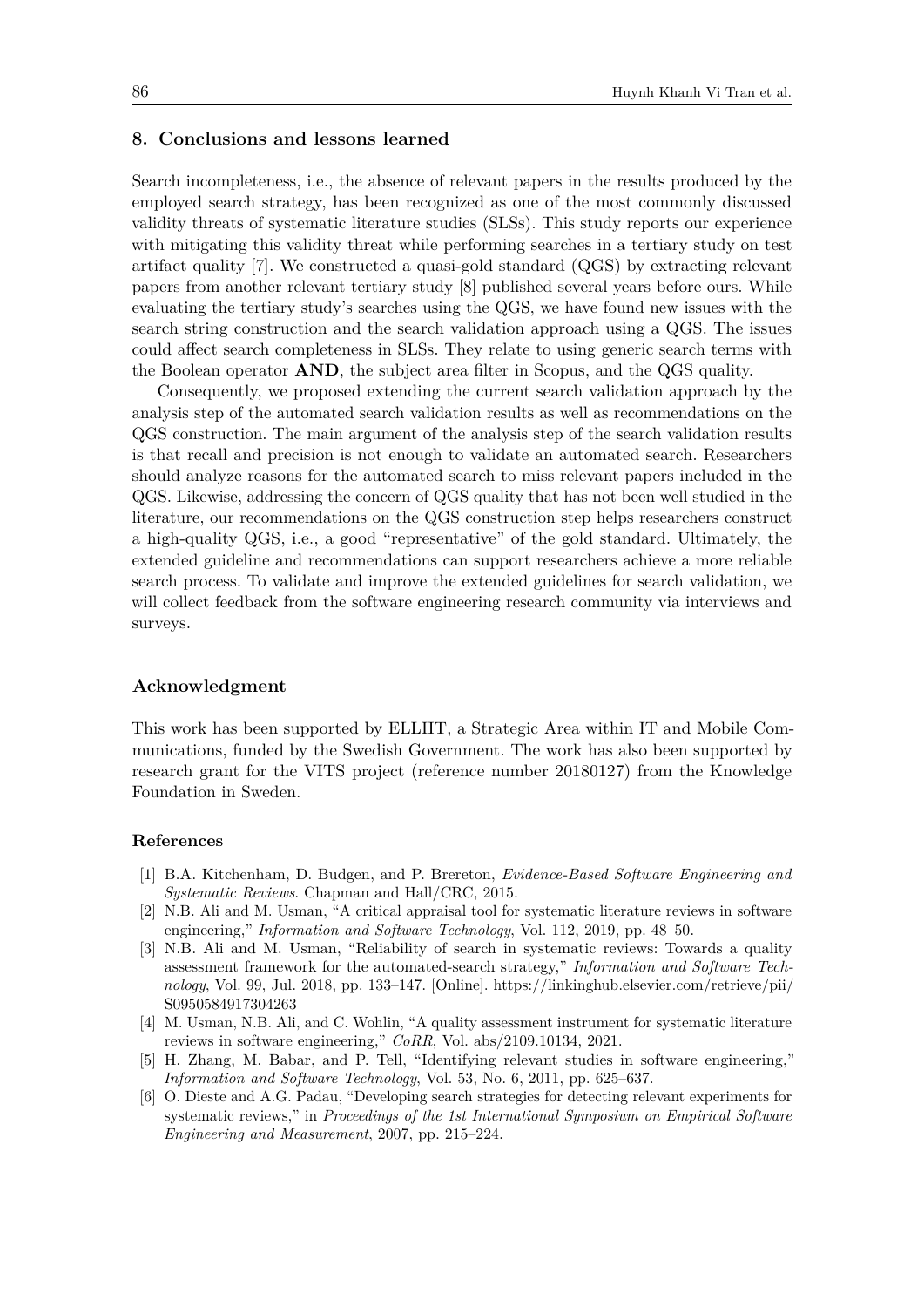- <span id="page-18-0"></span>[7] H.K.V. Tran, M. Unterkalmsteiner, J. Börstler, and N. bin Ali, "Assessing test artifact quality – A tertiary study," *Information and Software Technology*, Vol. 139, 2021.
- <span id="page-18-1"></span>[8] V. Garousi and M. Mäntylä, "A systematic literature review of literature reviews in software testing," *Information and Software Technology*, Vol. 80, 2016, pp. 195–216.
- <span id="page-18-2"></span>[9] K. Petersen, S. Vakkalanka, and L. Kuzniarz, "Guidelines for conducting systematic mapping studies in software engineering: An update," *Information and Software Technology*, Vol. 64, 2015, pp. 1–18.
- <span id="page-18-3"></span>[10] A. Ampatzoglou, S. Bibi, P. Avgeriou, M. Verbeek, and A. Chatzigeorgiou, "Identifying, categorizing and mitigating threats to validity in software engineering secondary studies," *Information and Software Technology*, Vol. 106, 2019, pp. 201–230.
- <span id="page-18-5"></span>[11] A. Ampatzoglou, S. Bibi, P. Avgeriou, and A. Chatzigeorgiou, "Guidelines for managing threats to validity of secondary studies in software engineering," in *Contemporary Empirical Methods in Software Engineering*, M. Felderer and G.H. Travassos, Eds. Springer, 2020, pp. 415–441.
- <span id="page-18-6"></span>[12] J. Bailey, C. Zhang, D. Budgen, M. Turner, and S. Charters, "Search Engine Overlaps: Do they agree or disagree?" in *Proceedings of the 2nd International Workshop on Realising Evidence-Based Software Engineering*, May 2007, p. 2.
- <span id="page-18-4"></span>[13] S. Imtiaz, M. Bano, N. Ikram, and M. Niazi, "A tertiary study: experiences of conducting systematic literature reviews in software engineering," in *Proceedings of the 17th International Conference on Evaluation and Assessment in Software Engineering*, 2013, pp. 177–182.
- <span id="page-18-7"></span>[14] J. Krüger, C. Lausberger, I. von Nostitz-Wallwitz, G. Saake, and T. Leich, "Search. review. repeat? an empirical study of threats to replicating SLR searches," *Empirical Software Engineering*, Vol. 25, No. 1, 2020, pp. 627–677.
- <span id="page-18-8"></span>[15] L. Chen, M.A. Babar, and H. Zhang, "Towards an evidence-based understanding of electronic data sources," in *Proceedings of the 14th International Conference on Evaluation and Assessment in Software Engineering*. BCS, 2010, pp. 1–4.
- <span id="page-18-9"></span>[16] X. Zhou, Y. Jin, H. Zhang, S. Li, and X. Huang, "A map of threats to validity of systematic literature reviews in software engineering," in *Proceedings of the 23rd Asia-Pacific Software Engineering Conference*, 2016, pp. 153–160.
- <span id="page-18-10"></span>[17] H. Heberle, G.V. Meirelles, F.R. da Silva, G.P. Telles, and R. Minghim, "Interactivenn: A web-based tool for the analysis of sets through venn diagrams," *BMC bioinformatics*, Vol. 16, No. 1, 2015, pp. 1–7.
- <span id="page-18-11"></span>[18] J.R. Barbosa, A.M.R. Vincenzi, M.E. Delamaro, and J.C. Maldonado, "Software testing in critical embedded systems: A systematic review of adherence to the do-178b standard," in *Proceedings of the 3rd International Conference on Advances in System Testing and Validation Lifecycle*, 2011, pp. 126–130.
- <span id="page-18-12"></span>[19] A. Sharma, T.D. Hellmann, and F. Maurer, "Testing of web services – A systematic mapping," in *Proceedings of the 8th IEEE World Congress on Services*, 2012, pp. 346–352.
- <span id="page-18-13"></span>[20] T.K. Paul and M.F. Lau, "Redefinition of fault classes in logic expressions," in *Proceedings of the 12th International Conference on Quality Software*, 2012, pp. 144–153.
- [21] I.U. Munasinghe and T.D. Rupasinghe, "A supply chain network design optimization model from the perspective of a retail distribution supply chain," in *Proceedings of the Manufacturing and Industrial Engineering Symposium: Innovative Applications for Industry*, 2016.
- <span id="page-18-14"></span>[22] J. Ahmad and S. Baharom, "A systematic literature review of the test case prioritization technique for sequence of events," *International Journal of Applied Engineering Research*, Vol. 12, No. 7, 2017, pp. 1389–1395.
- <span id="page-18-15"></span>[23] S. Pradhan, M. Ray, and S. Patnaik, "Coverage criteria for state-based testing: A systematic review," *International Journal of Information Technology Project Management*, Vol. 10, No. 1, 2019, pp. 1–20.
- <span id="page-18-16"></span>[24] P.K. Arora and R. Bhatia, "A systematic review of agent-based test case generation for regression testing," *Arabian Journal for Science and Engineering*, Vol. 43, No. 2, 2018, pp. 447–470.
- <span id="page-18-17"></span>[25] B. Kitchenham, P. Brereton, Z. Li, D. Budgen, and A. Burn, "Repeatability of systematic literature reviews," in *Proceedings of the 15th Annual Conference on Evaluation and Assessment in Software Engineering*, 2011, pp. 46–55.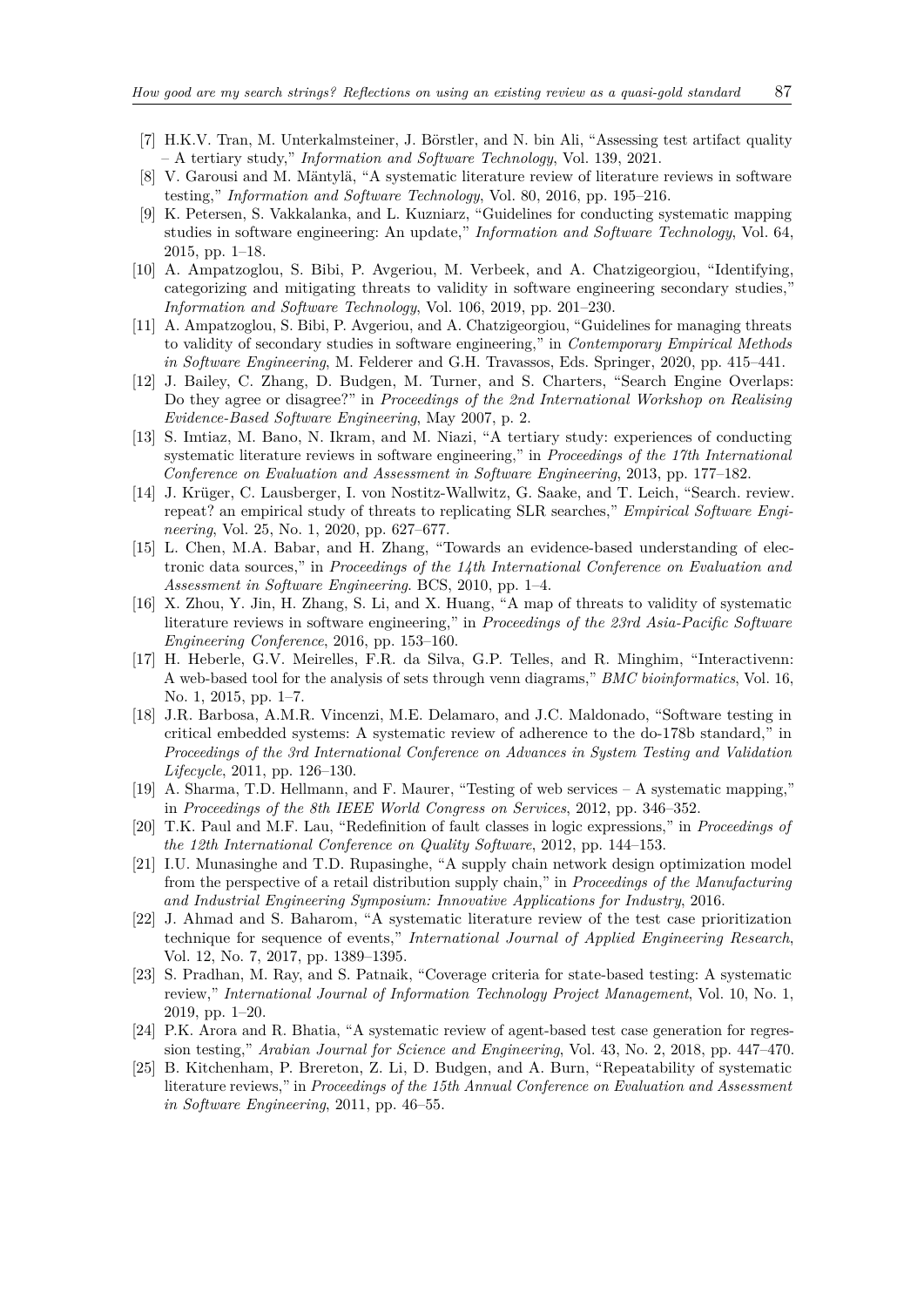- <span id="page-19-0"></span>[26] N.B. Ali, E. Engström, M. Taromirad, M.R. Mousavi, N.M. Minhas et al., "On the search for industry-relevant regression testing research," *Empir. Softw. Eng.*, Vol. 24, No. 4, 2019, pp. 2020–2055.
- <span id="page-19-1"></span>[27] C. Wohlin, P. Runeson, P. Da Mota Silveira Neto, E. Engström, I. Do Carmo Machado et al., "On the reliability of mapping studies in software engineering," *Journal of Systems and Software*, Vol. 86, No. 10, 2013, pp. 2594–2610.
- <span id="page-19-2"></span>[28] C. Wohlin, "Guidelines for snowballing in systematic literature studies and a replication in software engineering," in *Proceedings of the 18th international conference on evaluation and assessment in software engineering*, 2014, pp. 1–10.
- <span id="page-19-3"></span>[29] B. Kitchenham, O. Pearl Brereton, D. Budgen, M. Turner, J. Bailey et al., "Systematic literature reviews in software engineering – A systematic literature review," *Information and Software Technology*, Vol. 51, No. 1, 2009, pp. 7–15.
- <span id="page-19-4"></span>[30] F. Da Silva, A. Santos, S. Soares, A. Frana, C. Monteiro et al., "Six years of systematic literature reviews in software engineering: An updated tertiary study," *Information and Software Technology*, Vol. 53, No. 9, 2011, pp. 899–913.